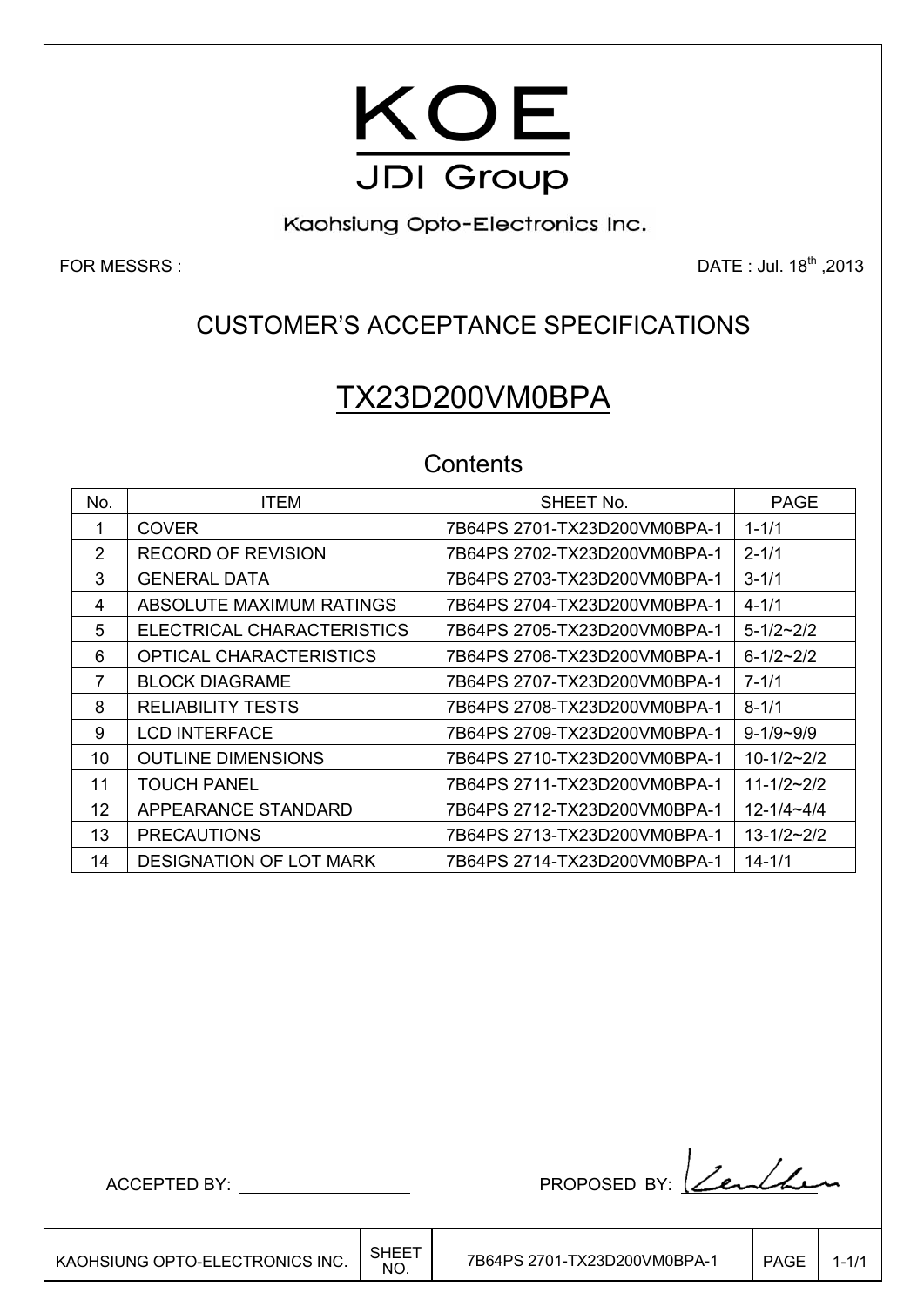# 2. RECORD OF REVISION

| <b>DATE</b> | SHEET No.                       |                     | <b>SUMMARY</b>               |      |           |
|-------------|---------------------------------|---------------------|------------------------------|------|-----------|
|             |                                 |                     |                              |      |           |
|             |                                 |                     |                              |      |           |
|             |                                 |                     |                              |      |           |
|             |                                 |                     |                              |      |           |
|             |                                 |                     |                              |      |           |
|             |                                 |                     |                              |      |           |
|             |                                 |                     |                              |      |           |
|             |                                 |                     |                              |      |           |
|             |                                 |                     |                              |      |           |
|             |                                 |                     |                              |      |           |
|             |                                 |                     |                              |      |           |
|             |                                 |                     |                              |      |           |
|             |                                 |                     |                              |      |           |
|             |                                 |                     |                              |      |           |
|             |                                 |                     |                              |      |           |
|             |                                 |                     |                              |      |           |
|             |                                 |                     |                              |      |           |
|             |                                 |                     |                              |      |           |
|             |                                 |                     |                              |      |           |
|             |                                 |                     |                              |      |           |
|             |                                 |                     |                              |      |           |
|             |                                 |                     |                              |      |           |
|             |                                 |                     |                              |      |           |
|             |                                 |                     |                              |      |           |
|             |                                 |                     |                              |      |           |
|             |                                 |                     |                              |      |           |
|             |                                 |                     |                              |      |           |
|             |                                 |                     |                              |      |           |
|             |                                 |                     |                              |      |           |
|             |                                 |                     |                              |      |           |
|             |                                 |                     |                              |      |           |
|             |                                 |                     |                              |      |           |
|             |                                 |                     |                              |      |           |
|             |                                 |                     |                              |      |           |
|             |                                 |                     |                              |      |           |
|             |                                 |                     |                              |      |           |
|             |                                 |                     |                              |      |           |
|             |                                 |                     |                              |      |           |
|             | KAOHSIUNG OPTO-ELECTRONICS INC. | <b>SHEET</b><br>NO. | 7B64PS 2702-TX23D200VM0BPA-1 | PAGE | $2 - 1/1$ |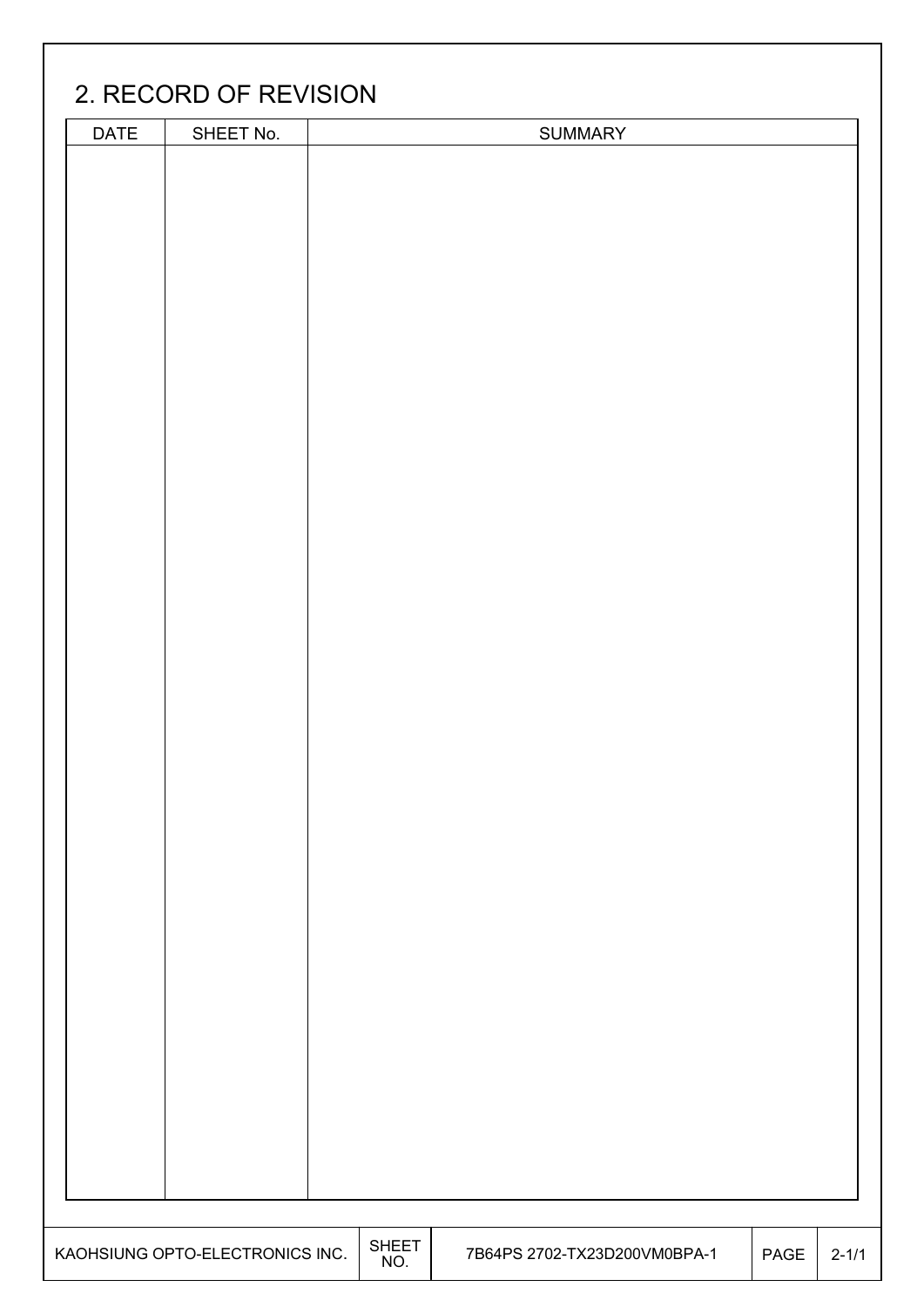## 3. GENERAL DATA

## 3.1 DISPLAY FEATURES

 $\overline{\phantom{a}}$ 

This module is a 9" WVGA of 16:9 format of amorphous silicon TFT. The pixel format is vertical stripe and sub pixels are arranged as R(red), G(green), B(blue) sequentially .This display is RoHS compliant , and COG (chip on glass) technology and LED backlight are applied on this display.

| Part Name                      | TX23D200VM0BPA                                                |
|--------------------------------|---------------------------------------------------------------|
| <b>Module Dimensions</b>       | 218.0(W) mm x 135.0(H) mm x 12.65 (D) mm                      |
| <b>LCD Active Area</b>         | 196.8(W) mm x 118.08(H) mm                                    |
| <b>Pixel Pitch</b>             | $0.246(W)$ mm x $0.246(H)$ mm                                 |
| Resolution                     | 800 x 3(RGB)(W) x 480(H) dots                                 |
| <b>Color Pixel Arrangement</b> | R, G, B Vertical stripe                                       |
| LCD Type                       | Transmissive Color TFT; Normally Black                        |
| Display Type                   | <b>Active Matrix</b>                                          |
| Number of Colors               | 16.7M Colors(6-bit + FRC)                                     |
| <b>Backlight</b>               | 7 LEDs parallel x 3 serial (21 LEDs in total)                 |
| Weight                         | 415g (typ.)                                                   |
| Interface                      | 1ch-LVDS/Receiver; 20 pins                                    |
| Power Supply Voltage           | 3.3V for LCD; 12V for Backlight                               |
| Power Consumption              | 1.4 W for LCD ; 7.0W for backlight                            |
| <b>Viewing Direction</b>       | Super Wide Version (In Plane Switching)                       |
| <b>Touch Panel</b>             | Resistive type; Film on Glass, 4-wire type; Antiglare surface |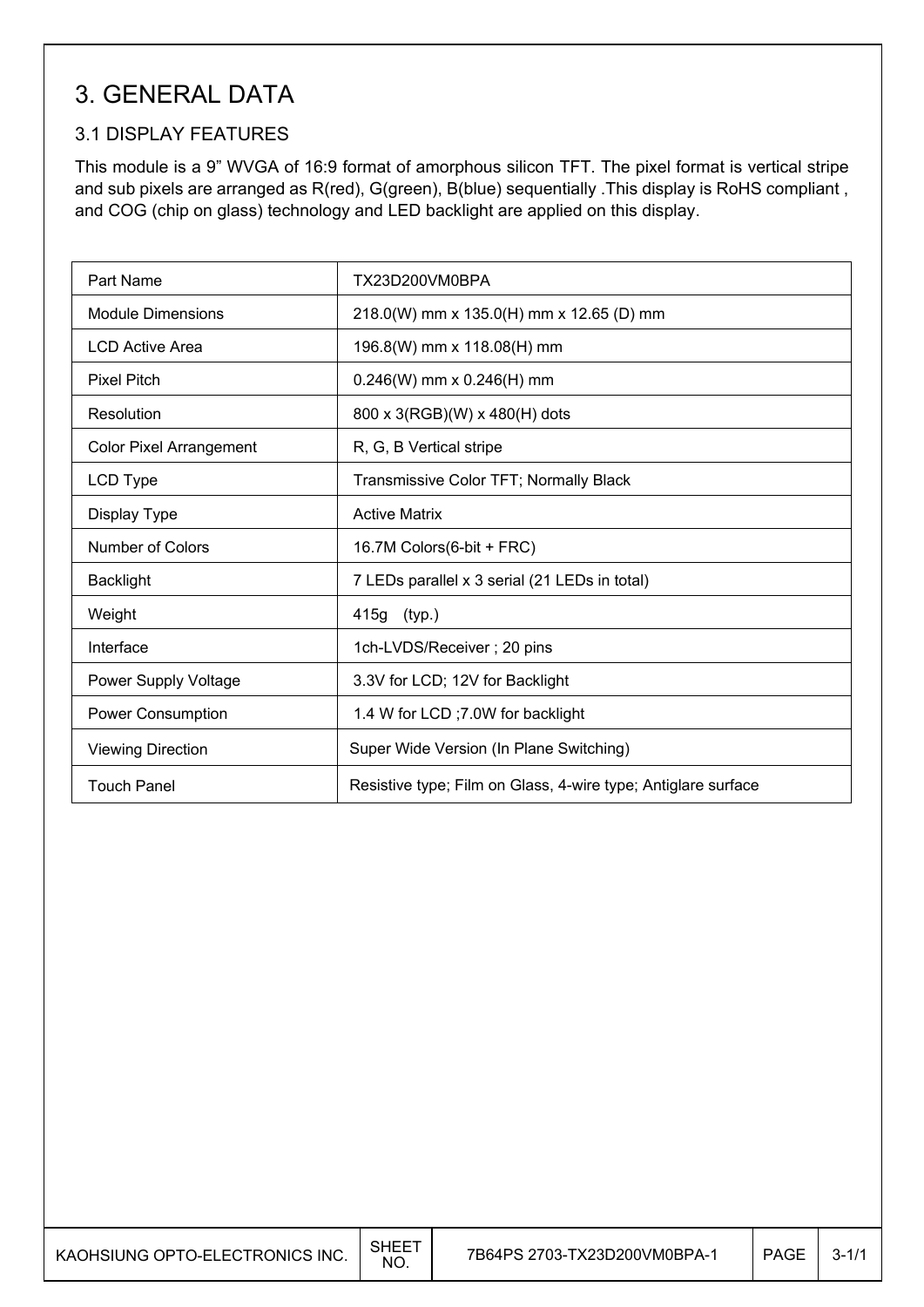## 4. ABSOLUTE MAXIMUM RATINGS

| <b>Item</b>                    | Symbol    | Min.                     | Max.          | Unit         | Remarks |
|--------------------------------|-----------|--------------------------|---------------|--------------|---------|
| <b>Supply Voltage</b>          | $V_{DD}$  |                          | 4.0           |              |         |
| Input Voltage of Logic         |           | $-0.3$                   | $V_{DD}$ +0.3 |              | Note 1  |
| <b>Operating Temperature</b>   | Top       | $-20$                    | 70            | $^{\circ}$ C | Note 2  |
| Storage Temperature            | Tst       | $-30$                    | 80            | $^{\circ}C$  | Note 2  |
| <b>Backlight Input Voltage</b> | $V_{LED}$ | $\overline{\phantom{a}}$ | 15            |              |         |

Note 1: The rating is defined for the signal voltages of the interface such as DCLK, DE, DIM and RGB data bus.

Note 2: The maximum rating is defined as above based on the chamber temperature, which might be different from ambient temperature after assembling the panel into the application. Moreover, some temperature-related phenomenon as below needed to be noticed:

- Background color, contrast and response time would be different in temperatures other than  $25^{\circ}$ C.

- Operating under high temperature will shorten LED lifetime.

| KAOHSIUNG OPTO-ELECTRONICS INC. | <b>SHEET</b><br><b>NO</b> | 7B64PS 2704-TX23D200VM0BPA-1 | PAGE | $4 - 1/1$ |
|---------------------------------|---------------------------|------------------------------|------|-----------|
|                                 |                           |                              |      |           |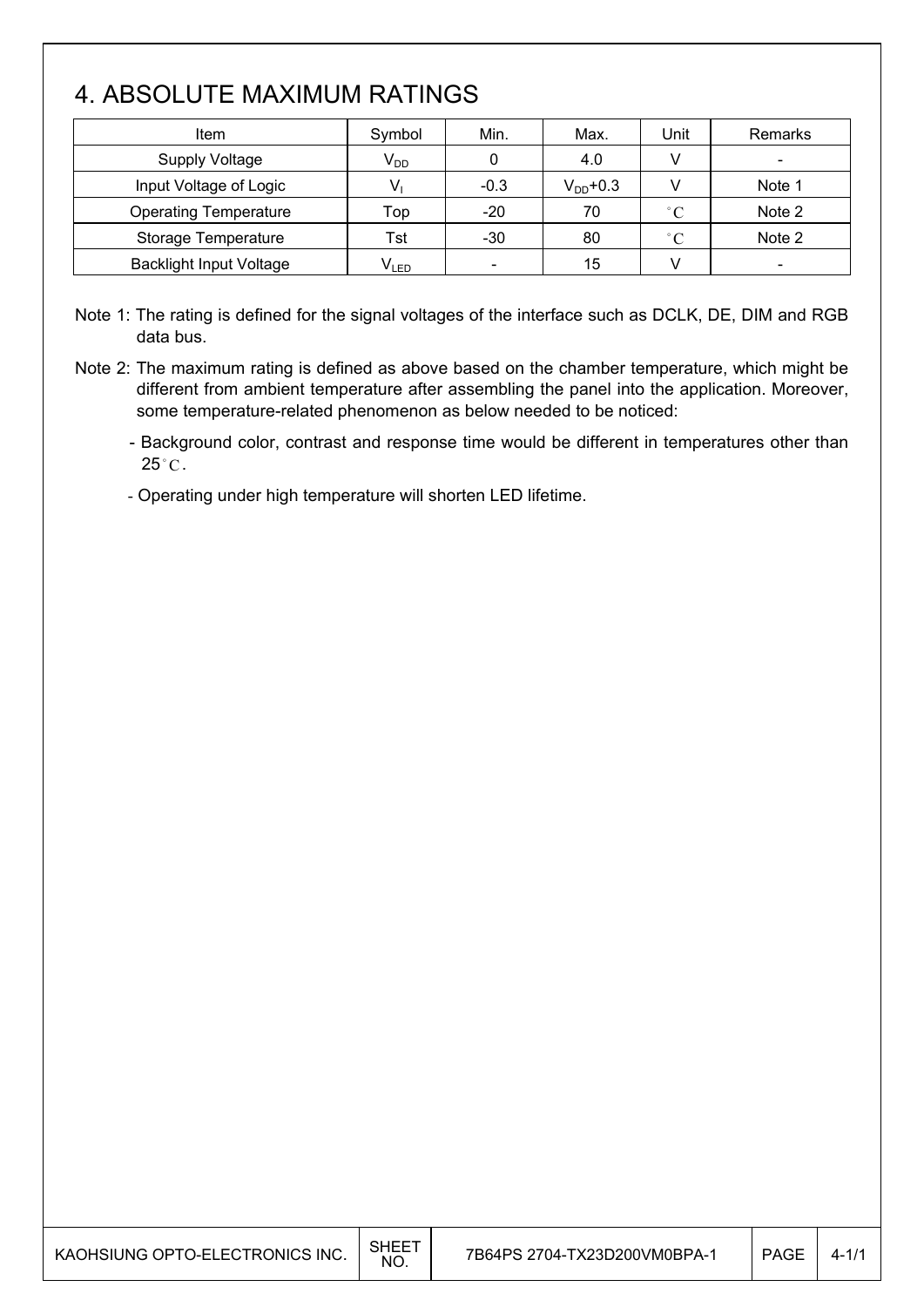# 5. ELECTRICAL CHARACTERISTICS

## 5.1 LCD CHARACTERISTICS

| $T_a = 25$ °C, Vss = 0V |
|-------------------------|
|-------------------------|

| <b>Item</b>                                   | Symbol                        | Condition                 | Min.                     | Typ.                     | Max.                     | Unit       | Remarks     |
|-----------------------------------------------|-------------------------------|---------------------------|--------------------------|--------------------------|--------------------------|------------|-------------|
| Power Supply Voltage                          | $V_{DD}$                      |                           | 3.0                      | 3.3                      | 3.6                      | V          |             |
| Differential Input                            |                               | "H" level                 | $\blacksquare$           | $\overline{\phantom{a}}$ | $+100$                   |            |             |
| Voltage for LVDS<br><b>Receiver Threshold</b> | $V_1$                         | "L" level                 | $-100$                   | $\overline{\phantom{a}}$ | $\overline{\phantom{a}}$ | mV         | Note 1      |
| DPS, FRC, AMODE                               |                               | "H" level                 | 0.7V <sub>DD</sub>       | $\overline{\phantom{a}}$ | $V_{DD}$                 |            | <b>CMOS</b> |
| Signal Input Voltage                          | $V_1$                         | "L" level                 | 0                        | $\blacksquare$           | 0.3V <sub>DD</sub>       | V          | Level       |
| Power Supply Current                          | $I_{DD}$                      | $V_{DD}$ - $V_{SS}$ =3.3V | $\overline{\phantom{a}}$ | 430                      | 560                      | mA         | Note $2,3$  |
| <b>Vsync Frequency</b>                        | $f_{\rm v}$                   |                           |                          | 60                       | 75                       | Hz         | Note 4      |
| <b>Hsync Frequency</b>                        | $f_H\,$                       |                           |                          | 31.3                     | 39.4                     | <b>KHz</b> | Note 4      |
| <b>DCLK Frequency</b>                         | $f_{\scriptscriptstyle{CLK}}$ |                           | $\overline{\phantom{a}}$ | 33.3                     | 35                       | <b>MHz</b> | Note 4      |

### Note 1:  $V_{CM} = V_{DD} / 2V$

 $V_{CM}$  is common mode voltage of LVDS transmitter / receiver . The input terminal of LVDS transmitter is terminated with  $100\Omega$ .



Note 2: An all white check pattern is used when measuring  $I_{DD}$ .  $f_v$  is set to 60 Hz

- Note 3: 1.0A fuse is applied in the module for I<sub>DD</sub>. For display activation and protection purpose, power supply is recommended larger than 2.5A to start the display and break fuse once any short circuit occurred.
- Note 4: For LVDS Transmitter Input

| KAOHSIUNG OPTO-ELECTRONICS INC. | SHEE <sup>-</sup><br><b>NO</b> | 7B64PS 2705-TX23D200VM0BPA-1 | PAGE | $5 - 1/2$ |
|---------------------------------|--------------------------------|------------------------------|------|-----------|
|---------------------------------|--------------------------------|------------------------------|------|-----------|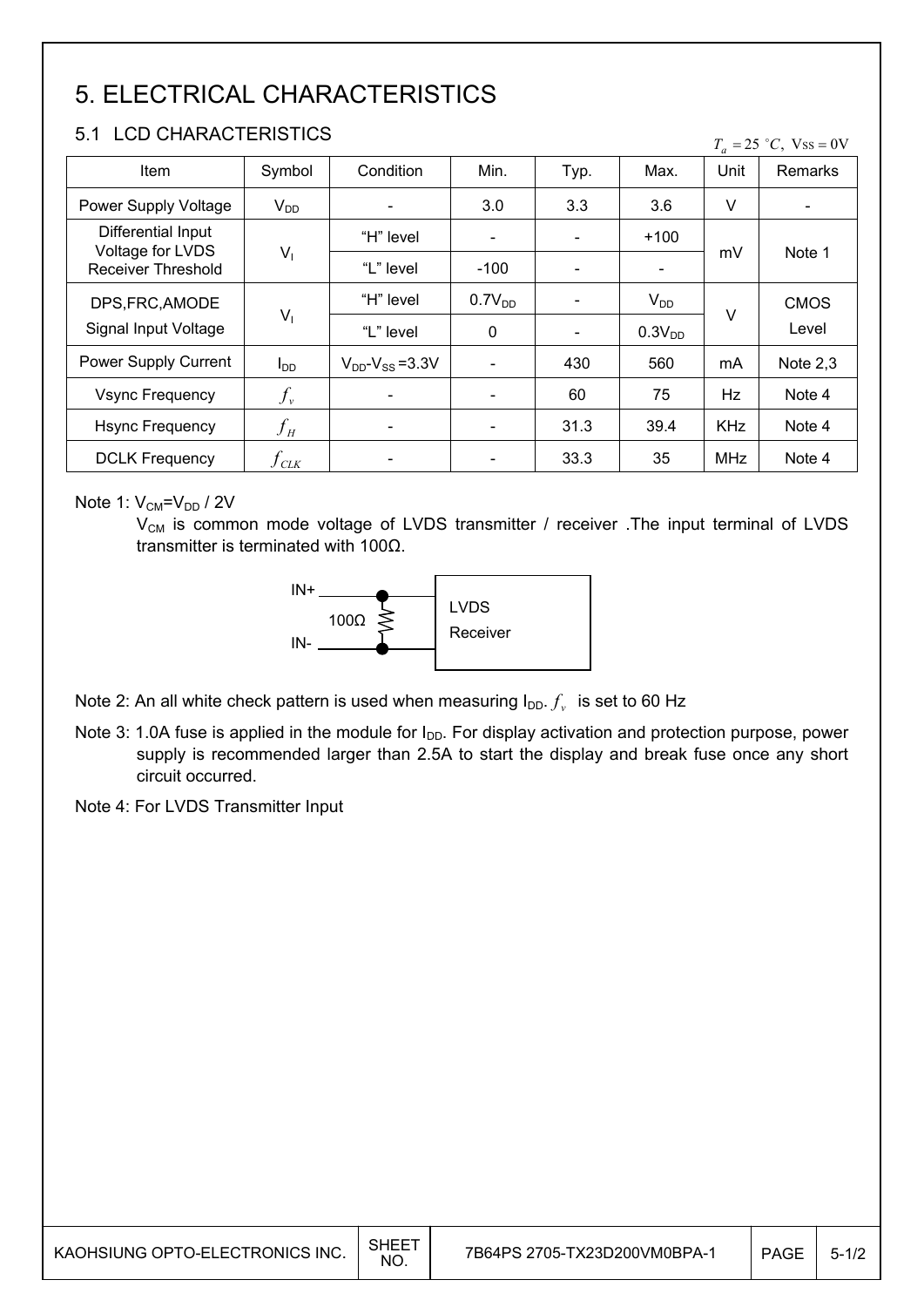## 5.2 BACKLIGHT CHARACTERISTICS

|                            |                          |                   |                              |      |                          |      | $T_a = 25 °C$ |
|----------------------------|--------------------------|-------------------|------------------------------|------|--------------------------|------|---------------|
| Item                       | Symbol                   | Condition         | Min.                         | Typ. | Max.                     | Unit | Remarks       |
| <b>LED Input Voltage</b>   | $V_{LED}$                | -                 | 11.5                         | 12.0 | 12.5                     | V    | Note1         |
| <b>LED Forward Current</b> |                          | 0V; 0% duty       | 540                          | 580  | 620                      | mA   | Note 2        |
| (Dim Control)              | <b>ILED</b>              | 3.3VDC; 100% duty | 15                           | 30   | 45                       |      |               |
| LED lifetime               | $\overline{\phantom{a}}$ | 580 mA            | $\qquad \qquad \blacksquare$ | 70K  | $\overline{\phantom{a}}$ | hrs  | Note 3        |

- Note 1: As Fig. 5.1 shown, LED current is constant, 580 mA, controlled by the LED driver when applying 12V V<sub>LED</sub>.
- Note 2: Dimming function can be obtained by applying DC voltage or PWM signal from the display interface CN1. The recommended PWM signal is  $1K \sim 10K$  Hz with 3.3V amplitude.
- Note 3: The estimated lifetime is specified as the time to reduce 50% brightness by applying 580 mA at  $25^{\circ}$ C.





| KAOHSIUNG OPTO-ELECTRONICS INC. | <b>SHEET</b><br>NO. | 7B64PS 2705-TX23D200VM0BPA-1 | <b>PAGE</b> | $5 - 2/2$ |
|---------------------------------|---------------------|------------------------------|-------------|-----------|
|---------------------------------|---------------------|------------------------------|-------------|-----------|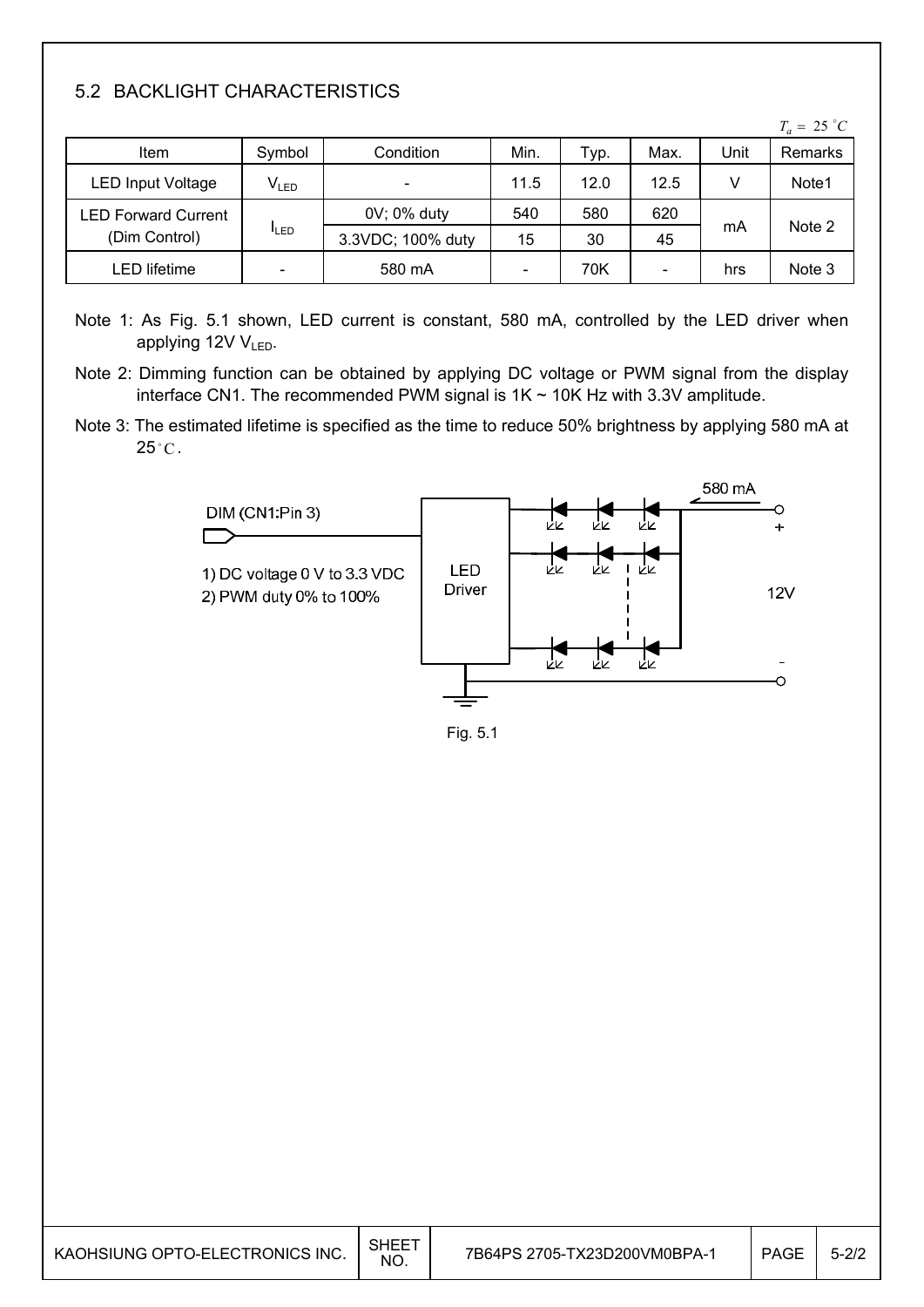## 6. OPTICAL CHARACTERISTICS

The optical characteristics are measured based on the conditions as below:

- Supplying the signals and voltages defined in the section of electrical characteristics.
- The backlight unit needs to be turned on for 30 minutes.
- The ambient temperature is  $25^{\circ}$ C.

- In the dark room around 500~1000 lx, the equipment has been set for the measurements as shown in Fig 6.1.

|                              |             |             |                                         |                              |      |                          |                   | $T_a = 25$ °C, $f_v = 60$ Hz, $V_{DD} = 3.3V$ |
|------------------------------|-------------|-------------|-----------------------------------------|------------------------------|------|--------------------------|-------------------|-----------------------------------------------|
| Item                         |             | Symbol      | Condition                               | Min.                         | Typ. | Max.                     | Unit              | Remarks                                       |
| <b>Brightness of White</b>   |             |             |                                         | 320                          | 400  |                          | cd/m <sup>2</sup> | Note 1                                        |
| <b>Brightness Uniformity</b> |             |             | $\phi = 0^{\circ}, \theta = 0^{\circ},$ | 75                           |      |                          | $\%$              | Note 2                                        |
| <b>Contrast Ratio</b>        |             | CR          | $I_{LED}$ = 580 mA                      | 500                          | 800  | -                        | $\blacksquare$    | Note 3                                        |
| Response Time                |             | Rise + Fall | $\phi = 0^{\circ}, \theta = 0^{\circ}$  | $\overline{\phantom{0}}$     | 40   | 50                       | ms                | Note 4                                        |
| <b>NTSC Ratio</b>            |             |             | $\phi = 0^{\circ}, \theta = 0^{\circ}$  | $\overline{\phantom{0}}$     | 50   | $\overline{\phantom{0}}$ | %                 | $\blacksquare$                                |
|                              |             | $\theta x$  | $\phi = 0^\circ$ , CR $\geq 10$         | -                            | 85   | -                        |                   |                                               |
|                              |             | $\theta x'$ | $\phi = 180^{\circ}$ , CR $\geq 10$     | $\overline{\phantom{0}}$     | 85   | $\overline{\phantom{0}}$ | Degre             |                                               |
| <b>Viewing Angle</b>         |             | $\theta$ y  | $\phi = 90^\circ$ , CR $\geq 10$        | -                            | 85   | -                        | e                 | Note 5                                        |
|                              |             | $\theta$ y' | $\phi = 270$ °, CR $\geq 10$            | $\qquad \qquad \blacksquare$ | 85   | -                        |                   |                                               |
|                              |             | X           |                                         | 0.56                         | 0.61 | 0.66                     |                   |                                               |
|                              | Red         | Y           |                                         | 0.28                         | 0.33 | 0.38                     |                   |                                               |
|                              |             | X           |                                         | 0.27                         | 0.32 | 0.37                     |                   |                                               |
| Color                        | Green       | Y           |                                         | 0.50                         | 0.55 | 0.60                     |                   |                                               |
| Chromaticity                 |             | X           | $\phi = 0^{\circ}, \theta = 0^{\circ}$  | 0.10                         | 0.15 | 0.20                     |                   | Note 6                                        |
|                              | <b>Blue</b> | Y           |                                         | 0.07                         | 0.12 | 0.17                     |                   |                                               |
|                              |             | X           |                                         | 0.27                         | 0.32 | 0.37                     |                   |                                               |
|                              | White       | Y           |                                         | 0.26                         | 0.31 | 0.36                     |                   |                                               |

Note 1: The brightness is measured from the panel center point, P5 in Fig. 6.2, for the typical value.

Note 2: The brightness uniformity is calculated by the equation as below:

Brightness uniformity =  $\frac{\text{Min.}_{\text{Br}}}{\text{Min.}_{\text{B}}}\times 100\%$ Max. Brightness

, which is based on the brightness values of the 9 points measured by BM-5 as shown in Fig. 6.2.

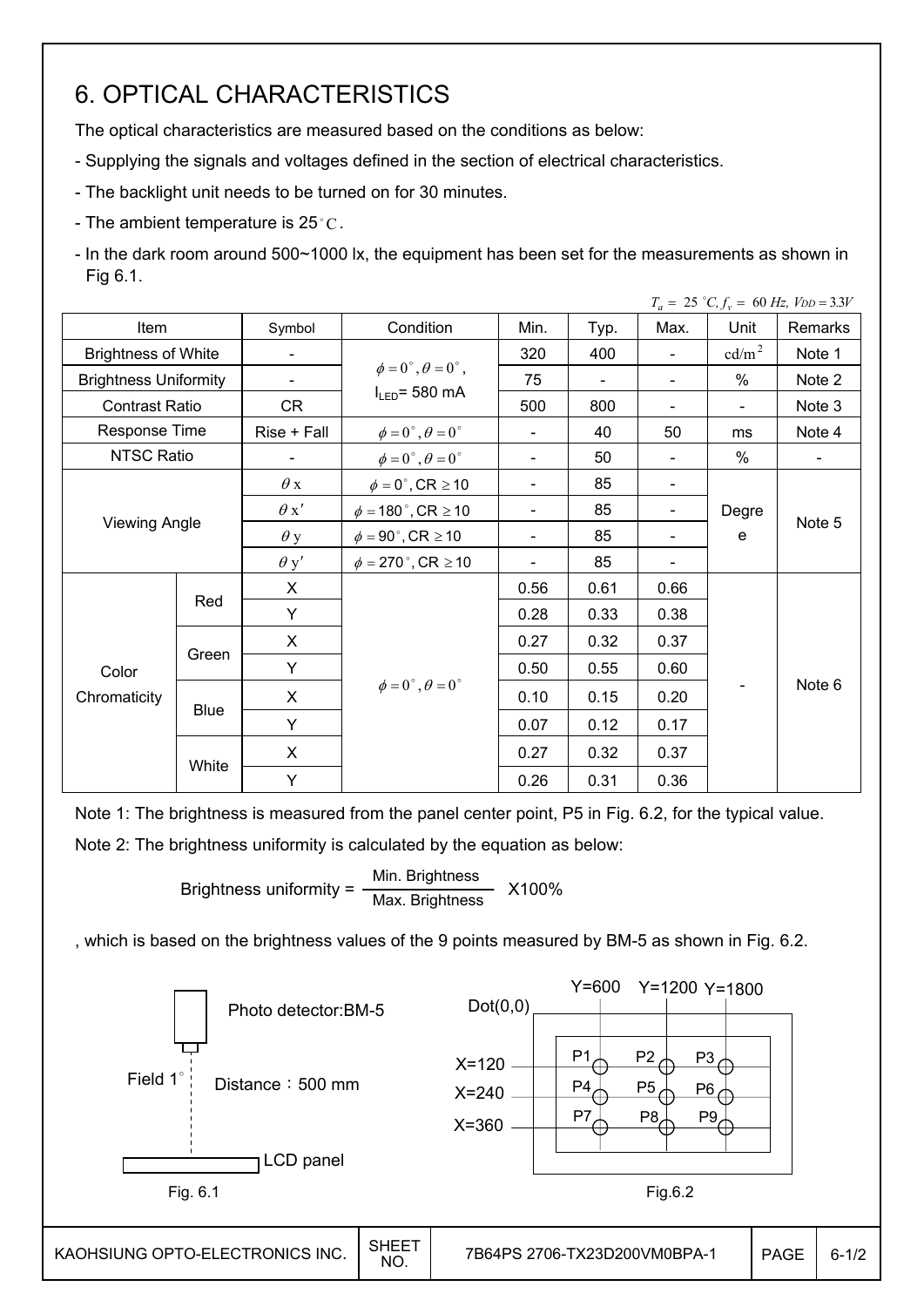Note 3: The Contrast Ratio is measured from the center point of the panel, P5, and defined as the following equation:

 $CR =$  Brightness of White Brightness of Black

Note 4: The definition of response time is shown in Fig. 6.3. The rising time is the period from 10% brightness to 90% brightness when the data is from black to white. Oppositely, Falling time is the period from 90% brightness rising to 10% brightness.





Note 5: The definition of viewing angle is shown in Fig. 6.4. Angle  $\phi$  is used to represent viewing directions, for instance,  $\phi = 270^\circ$  means 6 o'clock, and  $\phi = 0^\circ$  means 3 o'clock. Moreover, angle  $\theta$  is used to represent viewing angles from axis Z toward plane XY.

 The display is super wide viewing angle version; 85° viewing angle can be obtained from each viewing direction.





Note 6: The color chromaticity is measured from the center point of the panel, P5, as shown in Fig. 6.2.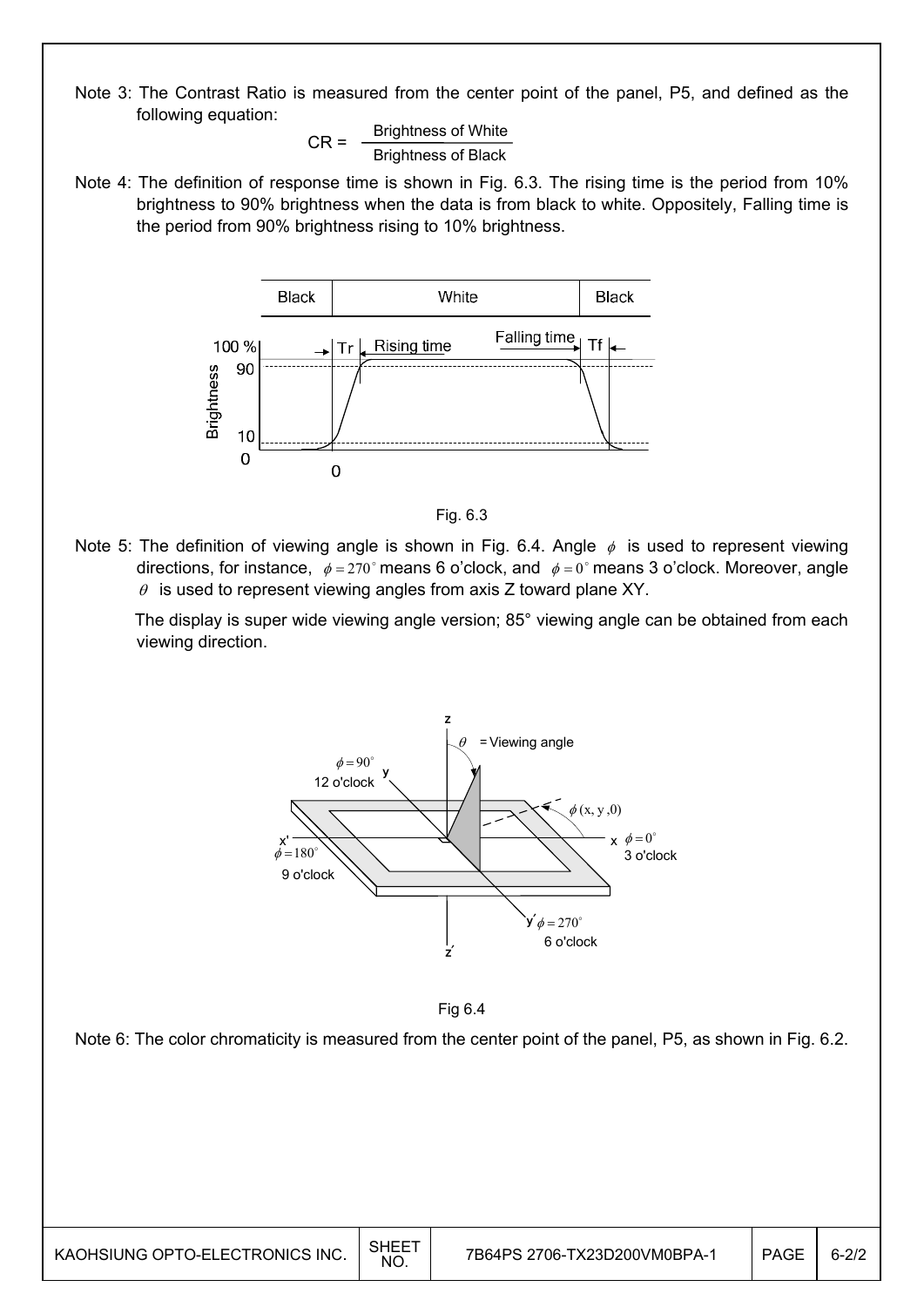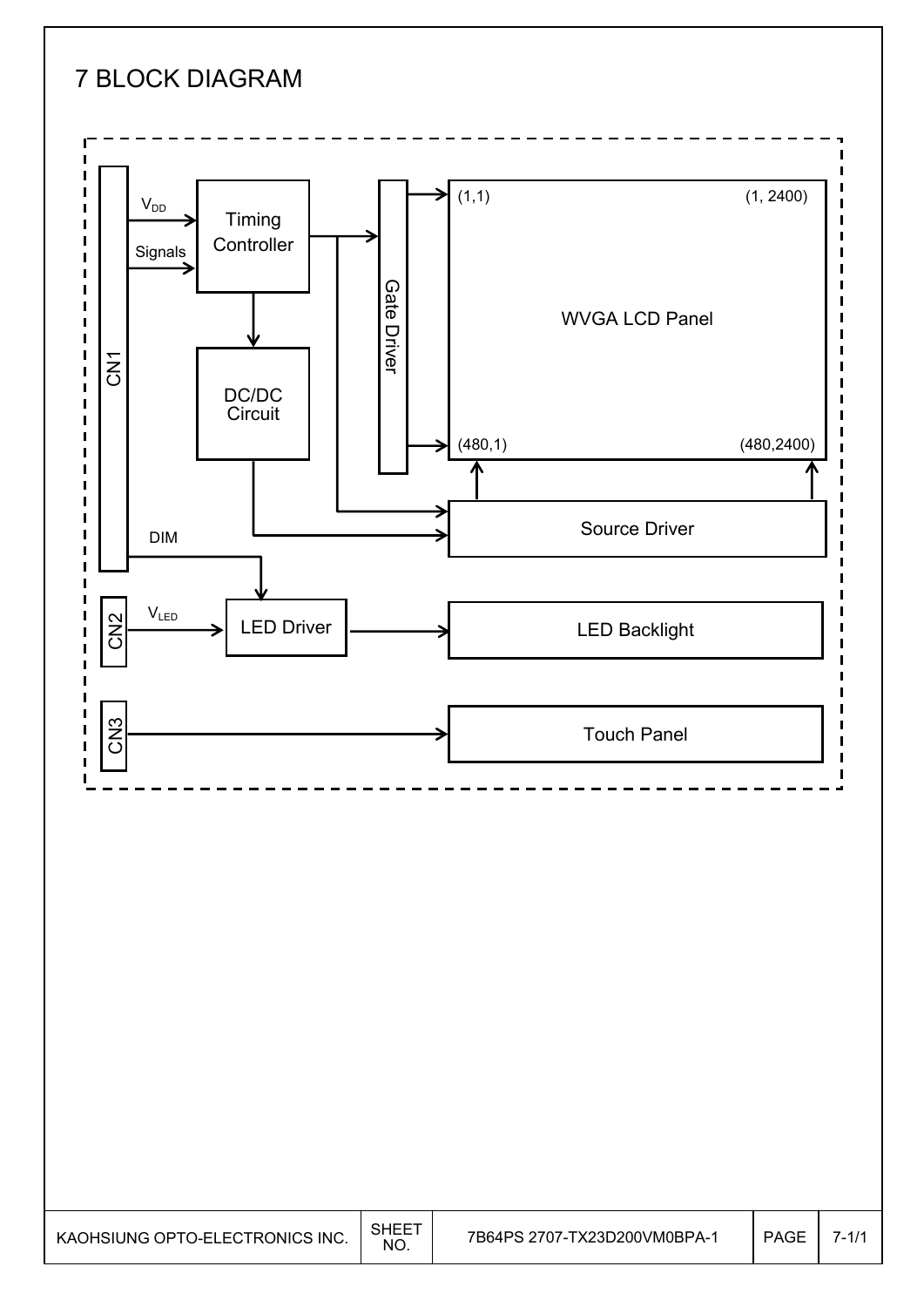## 8. RELIABILITY TESTS

Ī

| <b>Test Item</b>               | Condition                                                                                                                                |                                                           |  |
|--------------------------------|------------------------------------------------------------------------------------------------------------------------------------------|-----------------------------------------------------------|--|
| <b>High Temperature</b>        | 1) Operating<br>2) 70 $^{\circ}$ C                                                                                                       | 240 hrs                                                   |  |
| Low Temperature                | 1) Operating<br>2) -20 $^{\circ}$ C                                                                                                      | 240 hrs                                                   |  |
| <b>High Temperature</b>        | 1) Storage<br>2) $80^{\circ}$ C                                                                                                          | 240 hrs                                                   |  |
| Low Temperature                | 1) Storage<br>2) -30 $^{\circ}$ C                                                                                                        | 240 hrs                                                   |  |
| <b>Heat Cycle</b>              | 1) Operating<br>2) $-20$ °C $-70$ °C<br>3) 3hrs~1hr~3hrs                                                                                 | 240 hrs                                                   |  |
| <b>Thermal Shock</b>           | 1) Non-Operating<br>2) -35 $^{\circ}$ C $\leftrightarrow$ 85 $^{\circ}$ C<br>3) 0.5 hr ↔ 0.5 hr                                          | 240 hrs                                                   |  |
| High Temperature &<br>Humidity | 1) Operating<br>2) 40°C& 85%RH<br>3) Without condensation<br>(Note3)                                                                     | 240 hrs                                                   |  |
| Vibration                      | 1) Non-Operating<br>2) 20~200 Hz<br>3) 2G<br>4) X, Y, and Z directions                                                                   | 1 hr for each direction                                   |  |
| <b>Mechanical Shock</b>        | 1) Non-Operating<br>2) 10 ms<br>3) 50G<br>4) $\pm X$ , $\pm Y$ and $\pm Z$ directions                                                    | Once for each direction                                   |  |
| <b>ESD</b>                     | 1) Operating<br>2) Tip: 200 pF, 250 $\Omega$<br>3) Air discharge for glass: $\pm$ 8KV<br>4) Contact discharge for metal frame: $\pm$ 8KV | 1) Glass: 9 points<br>2) Metal frame: 8 points<br>(Note4) |  |

Note 1: Display functionalities are inspected under the conditions defined in the specification after the reliability tests.

- Note 2: The display is not guaranteed for use in corrosive gas environments.
- Note 3: Under the condition of high temperature & humidity, if the temperature is higher than 40℃, the humidity needs to be reduced as Fig. 8.1 shown.
- Note 4: All pins of LCD interface(CN1) have been tested by  $\pm$  100V contact discharge of ESD under non-operating condition.

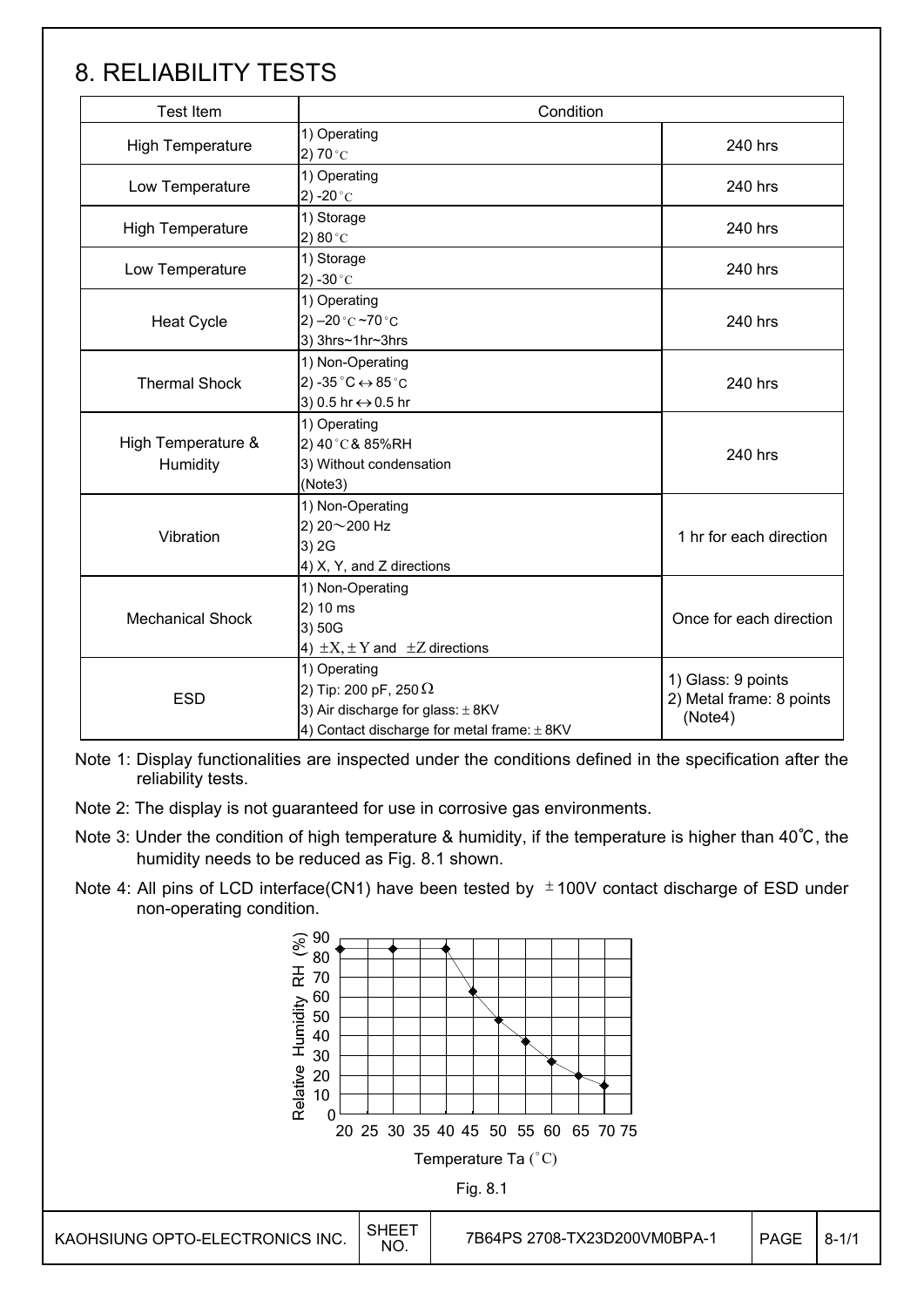## 9. LCD INTERFACE

### 9.1 INTERFACE PIN CONNECTIONS

The display interface connector (CN1) is FI-SEB20P-HF13E made by JAE and more details of the connector are shown in the section of outline dimension. Pin assignment of LCD interface is as below:

| Pin No.        | Symbol       | Description                       | Remarks |  |  |  |
|----------------|--------------|-----------------------------------|---------|--|--|--|
| 1              | $V_{DD}$     |                                   |         |  |  |  |
| $\overline{2}$ | $V_{DD}$     | Power Supply (typ.+3.3V)          | Note 1  |  |  |  |
| 3              | <b>DIM</b>   | Backlight diming                  | Note 4  |  |  |  |
| $\overline{4}$ | $V_{SS}$     | GND (0V)                          | Note 2  |  |  |  |
| 5              | INO-         |                                   |         |  |  |  |
| $\,6\,$        | $INO+$       | <b>Pixel Data</b>                 | Note 3  |  |  |  |
| $\overline{7}$ | $V_{SS}$     | GND (0V)                          | Note 2  |  |  |  |
| 8              | $IN1-$       | <b>Pixel Data</b>                 |         |  |  |  |
| 9              | $IN1+$       |                                   | Note 3  |  |  |  |
| 10             | $V_{SS}$     | GND (0V)                          | Note 2  |  |  |  |
| 11             | $IN2-$       | <b>Pixel Data</b>                 | Note 3  |  |  |  |
| 12             | $IN2+$       |                                   |         |  |  |  |
| 13             | $V_{SS}$     | GND (0V)                          | Note 2  |  |  |  |
| 14             | CLK IN-      | <b>Clock</b>                      | Note 3  |  |  |  |
| 15             | CLK IN+      |                                   |         |  |  |  |
| 16             | $V_{SS}$     | GND (0V)                          | Note 2  |  |  |  |
| 17             | $IN3-$       | <b>Pixel Data</b>                 | Note 3  |  |  |  |
| 18             | $IN3+$       |                                   |         |  |  |  |
| 19             | $V_{SS}$     | GND (0V)                          | Note 2  |  |  |  |
| 20             | <b>AMODE</b> | L: 8bit (default), H: 8bit / 6bit |         |  |  |  |

Note 1: All  $V_{DD}$  pins should be connected to +3.3V.

Note 2: All  $V_{SS}$  pins should be connected to GND(0V), Metal bezel is connected internally to  $V_{SS}$ .

- Note 3: In n- and n+ (n=0,1,2,3), CLK IN- and CLK IN+ should be wired by twist-pairs or side by side FPC patterns, respectively.
- Note 4: Normal brightness: 0V or 0% PWM duty; Brightness control: 0V to 3.3V DC or 0% to 100% PWM duty.

The backlight interface connector (CN2) is SM08B-SRSS-TB made by JST, and pin assignment of backlight is as below:

| Pin No. | Signal            | <b>Function</b>           |
|---------|-------------------|---------------------------|
| $1 - 3$ | $V_{LED}$ +       | Power Supply for LED(12V) |
| $4 - 5$ | ΝC                | No Connection             |
| $6 - 8$ | V∟ED <sup>–</sup> | <b>GND</b>                |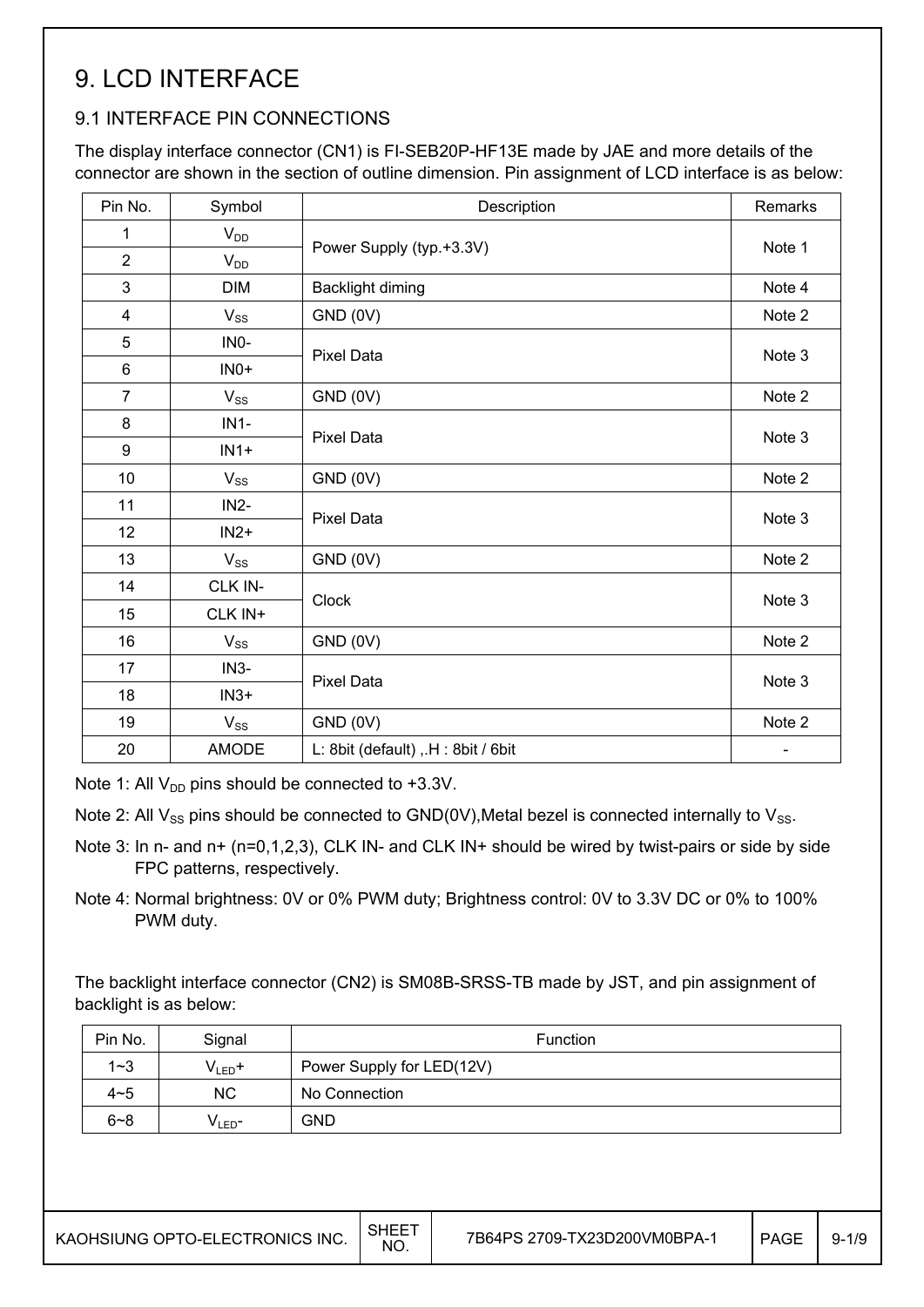### 9.2 LVDS INTERFACE

## 1) 8Bit Mode ( AMODE = LOW )



2) 8Bit / 6Bit Mode( AMODE = HIGH )

① 8Bit Mode



② 6Bit Mode



Note 1: 100 Ω impedance of LVDS cable is recommended for best optical performance.

Note 2: Transmitter Made by Thine : THC63LVDM83R or equivalent.

KAOHSIUNG OPTO-ELECTRONICS INC.  $\Big|\substack{\text{SHEET} \ \text{NO.}}$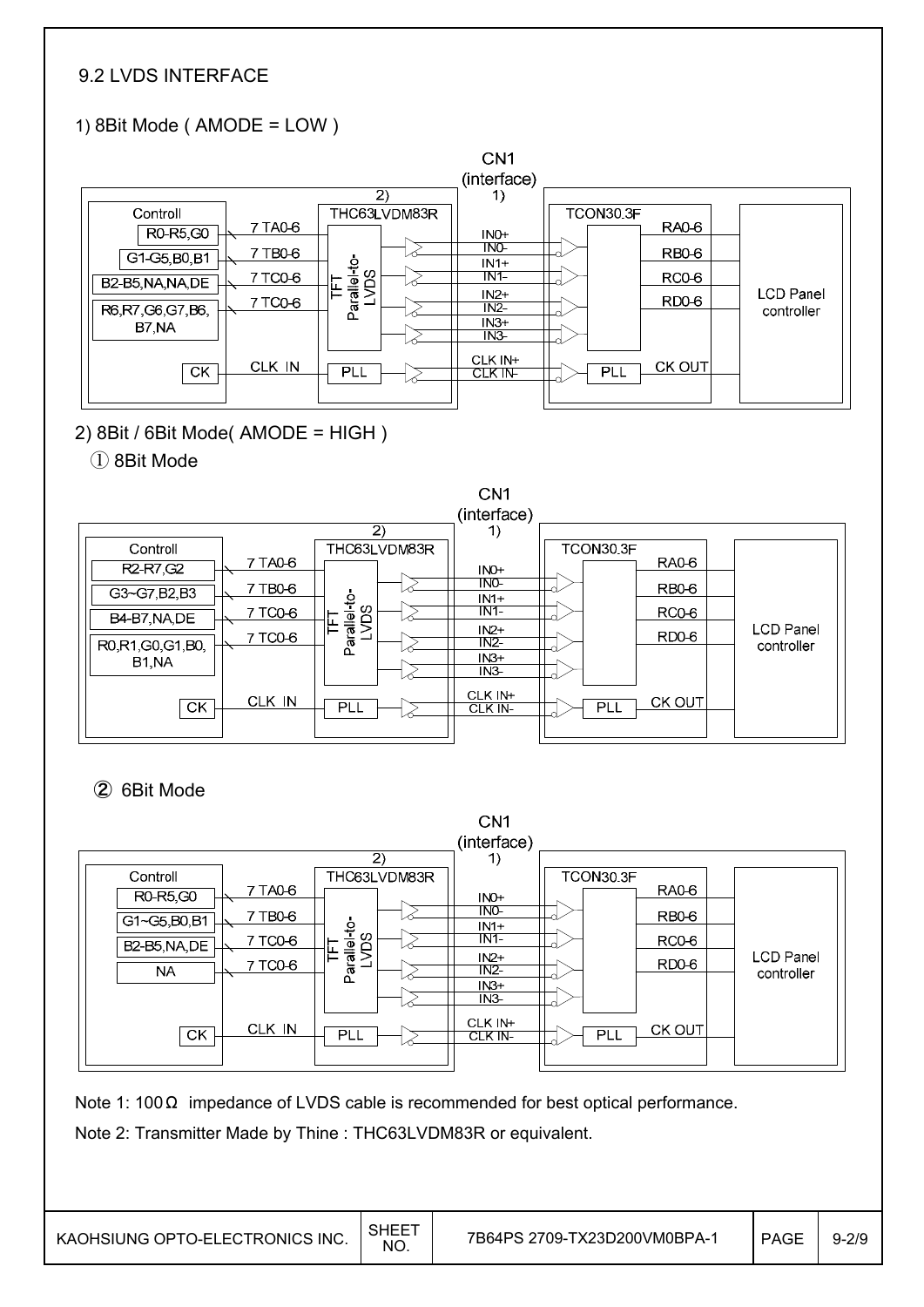### 9.3 DATA MAPPING

|                         | Transmitter     | 8Bit Mode      | 8Bit Mode      | 6Bit Mode      |
|-------------------------|-----------------|----------------|----------------|----------------|
|                         |                 |                | <b>AMODE</b>   |                |
| Pin No.                 | Pin name        | LOW            |                | <b>HIGH</b>    |
| 51                      | TA <sub>0</sub> | R0(LSB)        | R2             | RO(LSB)        |
| 52                      | TA <sub>1</sub> | R <sub>1</sub> | R <sub>3</sub> | R <sub>1</sub> |
| 54                      | TA <sub>2</sub> | R2             | R <sub>4</sub> | R2             |
| 55                      | TA <sub>3</sub> | R <sub>3</sub> | R <sub>5</sub> | R <sub>3</sub> |
| 56                      | TA4             | R <sub>4</sub> | R <sub>6</sub> | R <sub>4</sub> |
| $\mathfrak{S}$          | TA <sub>5</sub> | R <sub>5</sub> | R7(MSB)        | R5(MSB)        |
| $\overline{\mathbf{4}}$ | TA <sub>6</sub> | GO(LSB)        | G <sub>2</sub> | GO(LSB)        |
| 6                       | TB <sub>0</sub> | G <sub>1</sub> | G <sub>3</sub> | G <sub>1</sub> |
| $\overline{7}$          | TB1             | G <sub>2</sub> | G4             | G <sub>2</sub> |
| 11                      | TB <sub>2</sub> | G <sub>3</sub> | G <sub>5</sub> | G <sub>3</sub> |
| 12                      | TB <sub>3</sub> | G4             | G <sub>6</sub> | G4             |
| 14                      | TB4             | G <sub>5</sub> | G7(MSB)        | G5(MSB)        |
| 15                      | TB <sub>5</sub> | B0(LSB)        | B <sub>2</sub> | B0(LSB)        |
| 19                      | TB6             | <b>B1</b>      | B <sub>3</sub> | <b>B1</b>      |
| 20                      | TC <sub>0</sub> | <b>B2</b>      | <b>B4</b>      | <b>B2</b>      |
| 22                      | TC <sub>1</sub> | B <sub>3</sub> | <b>B5</b>      | B <sub>3</sub> |
| 23                      | TC <sub>2</sub> | <b>B4</b>      | <b>B6</b>      | <b>B4</b>      |
| 24                      | TC <sub>3</sub> | B <sub>5</sub> | B7(MSB)        | B5(MSB)        |
| 27                      | TC4             | (NA)           | (NA)           | (NA)           |
| 28                      | TC <sub>5</sub> | (NA)           | (NA)           | (NA)           |
| 30                      | TC6             | DE             | DE             | DE             |
| 50                      | TD <sub>0</sub> | R <sub>6</sub> | R0(LSB)        | (NA)           |
| $\mathbf 2$             | TD1             | R7(MSB)        | R1             | (NA)           |
| 8                       | TD <sub>2</sub> | G <sub>6</sub> | G0(LSB)        | (NA)           |
| 10                      | TD <sub>3</sub> | G7(MSB)        | G <sub>1</sub> | (NA)           |
| 16                      | TD <sub>4</sub> | B <sub>6</sub> | B0(LSB)        | (NA)           |
| 18                      | TD <sub>5</sub> | B7(MSB)        | <b>B1</b>      | (NA)           |
| 25                      | TD <sub>6</sub> | (NA)           | (NA)           | (NA)           |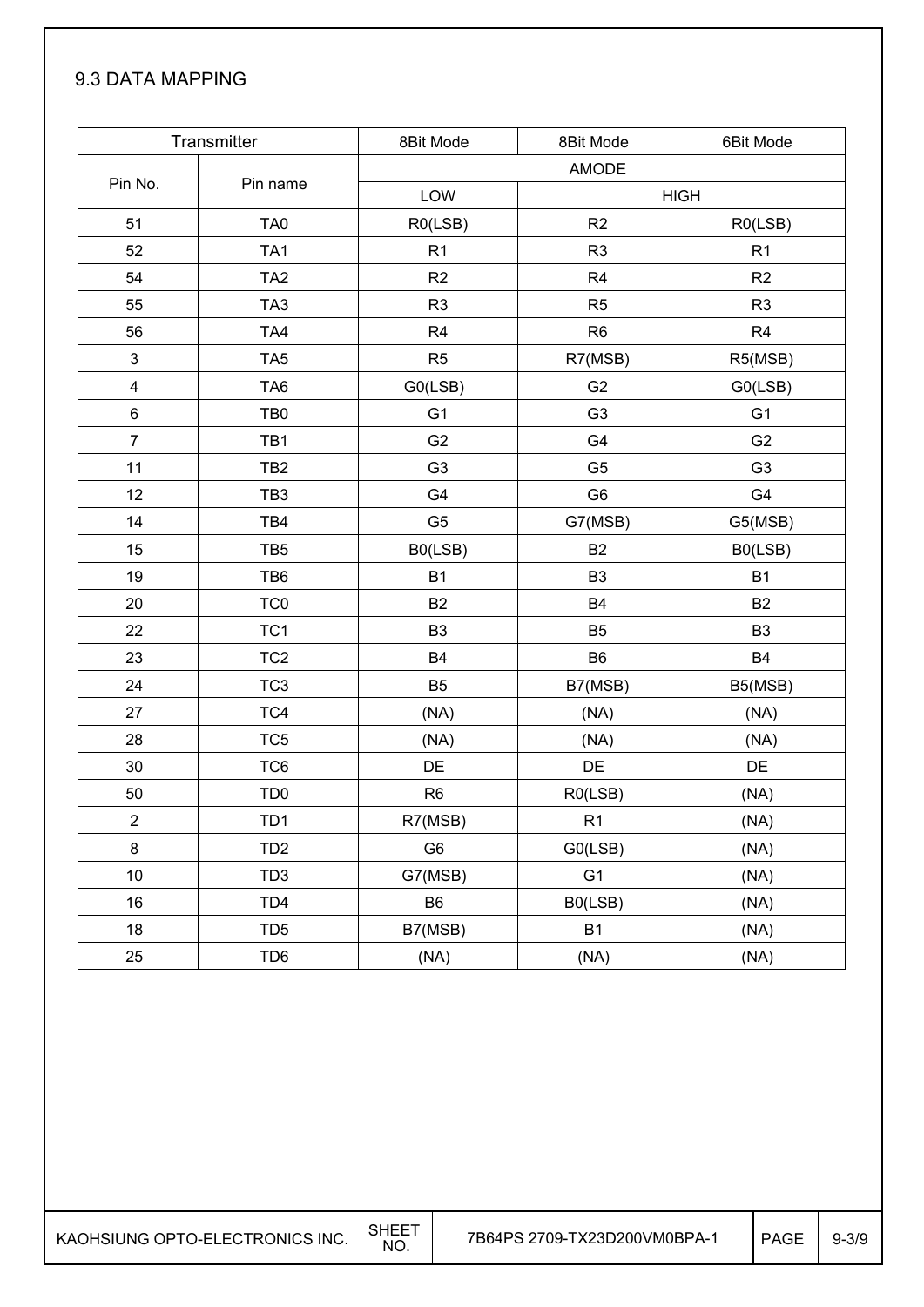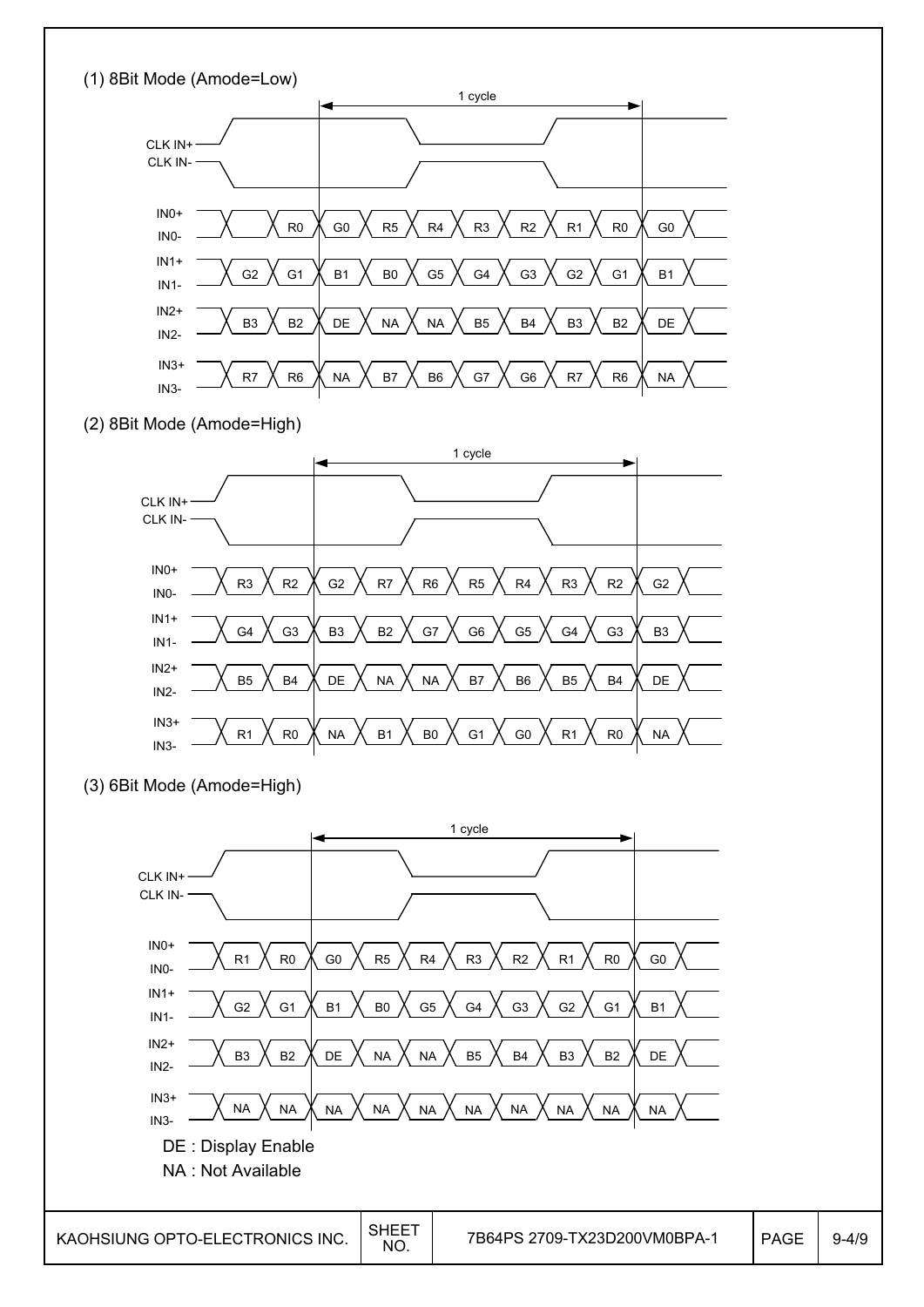## 9.4 DATA INPUT for DISPLAY COLOR

## (8BIT MODE)

|       |                  |                      |                      |                |                | <b>Red Data</b>   |                      |                |                     | Green Data   |                |                      |                |                |                      |                     | <b>Blue Data</b>     |                      |                     |                |                      |                                      |                |                |                        |
|-------|------------------|----------------------|----------------------|----------------|----------------|-------------------|----------------------|----------------|---------------------|--------------|----------------|----------------------|----------------|----------------|----------------------|---------------------|----------------------|----------------------|---------------------|----------------|----------------------|--------------------------------------|----------------|----------------|------------------------|
|       | Input color      | R7                   | R <sub>6</sub>       | R <sub>5</sub> | R <sub>4</sub> | R <sub>3</sub>    | R2                   | R <sub>1</sub> | R <sub>0</sub>      | G7           | G <sub>6</sub> | G <sub>5</sub>       | G4             | G <sub>3</sub> | G <sub>2</sub>       | G <sub>1</sub>      | G <sub>0</sub>       | B7                   | B <sub>6</sub>      | B <sub>5</sub> | <b>B4</b>            | B <sub>3</sub>                       | B <sub>2</sub> | B <sub>1</sub> | B <sub>0</sub>         |
|       |                  | <b>MSB</b>           |                      |                |                |                   |                      |                | LSB                 | <b>MSB</b>   |                |                      |                |                |                      |                     | LSB                  | MSB                  |                     |                |                      |                                      |                |                | $\mathsf{S}\mathsf{B}$ |
|       | <b>Black</b>     | 0                    | $\mathbf 0$          | $\pmb{0}$      | 0              | 0                 | 0                    | 0              | $\pmb{0}$           | 0            | 0              | 0                    | 0              | $\mathbf 0$    | $\pmb{0}$            | 0                   | 0                    | 0                    | $\pmb{0}$           | $\pmb{0}$      | $\mathbf 0$          | 0                                    | $\pmb{0}$      | 0              | $\pmb{0}$              |
|       | Red(255)         | 1                    | $\mathbf{1}$         | $\mathbf{1}$   | 1              | $\mathbf{1}$      | $\mathbf{1}$         | $\mathbf{1}$   | $\mathbf{1}$        | 0            | 0              | 0                    | 0              | 0              | 0                    | 0                   | 0                    | 0                    | 0                   | 0              | 0                    | 0                                    | 0              | 0              | $\pmb{0}$              |
|       | Green(255)       | 0                    | 0                    | 0              | 0              | 0                 | 0                    | 0              | $\pmb{0}$           | $\mathbf{1}$ | $\mathbf{1}$   | $\mathbf{1}$         | $\mathbf{1}$   | 1              | $\mathbf{1}$         | $\mathbf{1}$        | 1                    | 0                    | 0                   | 0              | 0                    | 0                                    | 0              | 0              | 0                      |
|       | Basic Blue(255)  | 0                    | 0                    | $\pmb{0}$      | $\pmb{0}$      | 0                 | 0                    | $\pmb{0}$      | $\pmb{0}$           | 0            | $\pmb{0}$      | 0                    | 0              | $\mathbf 0$    | $\pmb{0}$            | 0                   | 0                    | 1                    | $\mathbf{1}$        | 1              | $\mathbf{1}$         | $\mathbf{1}$                         | $\mathbf{1}$   | $\mathbf{1}$   | $\mathbf{1}$           |
| Color | Cyan             | 0                    | 0                    | 0              | 0              | 0                 | 0                    | $\pmb{0}$      | $\pmb{0}$           | 1            | $\mathbf{1}$   | $\mathbf{1}$         | 1              | 1              | $\mathbf{1}$         | 1                   | 1                    | 1                    | $\mathbf{1}$        | 1              | $\mathbf{1}$         | $\mathbf{1}$                         | $\mathbf{1}$   | $\mathbf{1}$   | $\mathbf{1}$           |
|       | Magenta          | $\mathbf{1}$         | $\mathbf{1}$         | $\mathbf{1}$   | $\mathbf{1}$   | $\mathbf{1}$      | $\mathbf{1}$         | $\mathbf{1}$   | $\mathbf{1}$        | 0            | $\pmb{0}$      | 0                    | 0              | $\mathbf 0$    | $\pmb{0}$            | 0                   | 0                    | $\mathbf{1}$         | $\mathbf{1}$        | 1              | $\mathbf{1}$         | $\mathbf{1}$                         | $\mathbf{1}$   | $\mathbf{1}$   | $\mathbf{1}$           |
|       | Yellow           | $\mathbf{1}$         | $\mathbf{1}$         | $\mathbf{1}$   | $\mathbf{1}$   | $\mathbf{1}$      | 1                    | $\mathbf{1}$   | $\mathbf{1}$        | $\mathbf{1}$ | $\mathbf{1}$   | $\mathbf{1}$         | $\mathbf{1}$   | $\mathbf{1}$   | $\mathbf{1}$         | $\mathbf{1}$        | 1                    | 0                    | $\pmb{0}$           | $\pmb{0}$      | 0                    | $\pmb{0}$                            | $\pmb{0}$      | $\pmb{0}$      | $\pmb{0}$              |
|       | White            | $\mathbf{1}$         | $\mathbf{1}$         | $\mathbf{1}$   | $\mathbf{1}$   | $\mathbf{1}$      | $\mathbf{1}$         | $\mathbf{1}$   | $\mathbf{1}$        | $\mathbf{1}$ | $\mathbf{1}$   | $\mathbf{1}$         | $\mathbf{1}$   | $\mathbf{1}$   | $\mathbf{1}$         | $\mathbf{1}$        | 1                    | $\mathbf{1}$         | $\mathbf{1}$        | $\mathbf{1}$   | $\mathbf{1}$         | $\mathbf{1}$                         | $\mathbf{1}$   | $\mathbf{1}$   | $\mathbf{1}$           |
|       | <b>Black</b>     | 0                    | 0                    | $\pmb{0}$      | 0              | 0                 | 0                    | $\pmb{0}$      | $\pmb{0}$           | 0            | 0              | 0                    | 0              | $\mathbf 0$    | $\pmb{0}$            | 0                   | 0                    | 0                    | $\pmb{0}$           | $\pmb{0}$      | $\bf 0$              | $\mathbf 0$                          | $\pmb{0}$      | 0              | $\pmb{0}$              |
|       | Red(1)           | 0                    | 0                    | $\pmb{0}$      | 0              | 0                 | $\pmb{0}$            | $\pmb{0}$      | $\mathbf{1}$        | $\pmb{0}$    | $\pmb{0}$      | 0                    | 0              | $\mathbf 0$    | $\pmb{0}$            | 0                   | 0                    | 0                    | $\pmb{0}$           | $\pmb{0}$      | $\bf 0$              | $\mathbf 0$                          | $\pmb{0}$      | 0              | $\pmb{0}$              |
|       | Red(2)           | 0                    | 0                    | $\pmb{0}$      | 0              | 0                 | 0                    | $\mathbf{1}$   | $\pmb{0}$           | 0            | 0              | $\pmb{0}$            | 0              | 0              | $\pmb{0}$            | 0                   | 0                    | 0                    | $\pmb{0}$           | $\pmb{0}$      | 0                    | $\mathbf 0$                          | $\pmb{0}$      | $\pmb{0}$      | 0                      |
| Red   | $\ddot{\cdot}$   | $\ddot{\cdot}$       | ÷                    | $\ddot{\cdot}$ | ċ              | ÷                 | ÷                    | $\ddot{\cdot}$ | ÷                   | ÷            | ÷              | t,                   | ÷              |                | ÷,                   | ÷                   | $\ddot{\phantom{a}}$ | $\ddot{\cdot}$       | ÷                   | ċ              | $\ddot{.}$           | $\ddot{\phantom{a}}$                 | ÷              | ċ              | ÷                      |
|       | Red(253)         | 1                    | $\mathbf{1}$         | $\mathbf{1}$   | 1              | $\mathbf{1}$      | $\mathbf{1}$         | 0              | $\mathbf{1}$        | 0            | 0              | 0                    | 0              | $\mathbf 0$    | $\pmb{0}$            | 0                   | 0                    | 0                    | 0                   | $\mathbf 0$    | 0                    | 0                                    | $\pmb{0}$      | 0              | $\pmb{0}$              |
|       | Red(254)         | 1                    | $\mathbf{1}$         | $\mathbf{1}$   | 1              | $\mathbf{1}$      | 1                    | $\mathbf{1}$   | $\pmb{0}$           | 0            | 0              | 0                    | 0              | 0              | 0                    | 0                   | 0                    | 0                    | 0                   | 0              | 0                    | 0                                    | 0              | 0              | 0                      |
|       | Red(255)         | $\mathbf{1}$         | 1                    | $\mathbf{1}$   | 1              | $\mathbf{1}$      | 1                    | $\mathbf{1}$   | $\mathbf{1}$        | 0            | 0              | 0                    | 0              | 0              | $\pmb{0}$            | 0                   | 0                    | 0                    | 0                   | $\mathbf 0$    | 0                    | 0                                    | 0              | 0              | 0                      |
|       | <b>Black</b>     | $\mathbf 0$          | 0                    | $\pmb{0}$      | $\pmb{0}$      | 0                 | 0                    | $\pmb{0}$      | $\pmb{0}$           | 0            | $\pmb{0}$      | 0                    | 0              | $\mathbf 0$    | $\pmb{0}$            | 0                   | 0                    | 0                    | $\pmb{0}$           | $\pmb{0}$      | $\mathbf 0$          | 0                                    | $\pmb{0}$      | $\pmb{0}$      | 0                      |
|       | Green(1)         | 0                    | 0                    | 0              | 0              | 0                 | 0                    | 0              | $\pmb{0}$           | 0            | $\pmb{0}$      | 0                    | 0              | 0              | $\pmb{0}$            | 0                   | 1                    | 0                    | 0                   | $\pmb{0}$      | 0                    | 0                                    | 0              | 0              | 0                      |
|       | Green(2)         | $\mathbf 0$          | 0                    | $\pmb{0}$      | $\pmb{0}$      | 0                 | 0                    | 0              | $\pmb{0}$           | 0            | $\pmb{0}$      | 0                    | 0              | $\mathbf 0$    | $\pmb{0}$            | $\mathbf{1}$        | $\mathbf 0$          | 0                    | $\pmb{0}$           | $\pmb{0}$      | 0                    | $\pmb{0}$                            | $\pmb{0}$      | $\pmb{0}$      | $\pmb{0}$              |
| Green | $\cdot$          | ÷                    | ÷                    | ÷              | $\ddot{\cdot}$ | ÷                 | ÷                    | $\ddot{\cdot}$ | ÷                   | ÷            | ÷              | ÷                    | $\ddot{\cdot}$ | ÷              | ÷                    | $\ddot{\cdot}$      | ÷                    | $\ddot{\phantom{a}}$ | ÷                   | $\ddot{\cdot}$ | $\ddot{\phantom{a}}$ | ÷                                    | ÷              | ċ              | ÷                      |
|       | Green(253)       | $\pmb{0}$            | $\pmb{0}$            | 0              | 0              | 0                 | 0                    | 0              | $\pmb{0}$           | $\mathbf{1}$ | $\mathbf{1}$   | $\mathbf{1}$         | $\mathbf{1}$   | $\mathbf{1}$   | $\mathbf{1}$         | 0                   | 1                    | 0                    | 0                   | 0              | 0                    | 0                                    | 0              | 0              | $\pmb{0}$              |
|       | Green(254)       | 0                    | 0                    | $\mathbf 0$    | 0              | 0                 | 0                    | $\mathbf 0$    | $\mathbf 0$         | $\mathbf{1}$ | $\mathbf{1}$   | $\mathbf{1}$         | 1              | 1              | $\mathbf{1}$         | $\mathbf{1}$        | $\mathbf 0$          | 0                    | 0                   | 0              | 0                    | 0                                    | 0              | $\mathbf 0$    | 0                      |
|       | Green(255)       | 0                    | $\mathbf 0$          | $\pmb{0}$      | 0              | 0                 | 0                    | $\pmb{0}$      | $\pmb{0}$           | 1            | $\mathbf{1}$   | $\mathbf{1}$         | $\mathbf{1}$   | $\mathbf{1}$   | $\mathbf{1}$         | $\mathbf{1}$        | $\mathbf{1}$         | 0                    | 0                   | $\pmb{0}$      | 0                    | $\mathbf 0$                          | $\mathsf 0$    | $\pmb{0}$      | 0                      |
|       | <b>Black</b>     | $\mathsf 0$          | $\mathbf 0$          | $\pmb{0}$      | $\mathsf 0$    | 0                 | 0                    | $\mathsf 0$    | $\mathsf{O}\xspace$ | 0            | $\mathsf 0$    | $\mathsf 0$          | 0              | $\mathbf 0$    | $\mathsf 0$          | $\mathsf{O}\xspace$ | 0                    | $\pmb{0}$            | $\mathsf{O}\xspace$ | $\pmb{0}$      | $\pmb{0}$            | $\mathbf 0$                          | $\pmb{0}$      | $\pmb{0}$      | $\mathsf{O}$           |
|       | Blue(1)          | 0                    | 0                    | $\pmb{0}$      | 0              | 0                 | 0                    | $\mathbf 0$    | $\pmb{0}$           | 0            | 0              | 0                    | 0              | $\pmb{0}$      | $\pmb{0}$            | 0                   | 0                    | 0                    | 0                   | 0              | 0                    | 0                                    | 0              | 0              | $\mathbf{1}$           |
|       | Blue(2)          | 0                    | $\mathbf 0$          | $\mathsf 0$    | $\pmb{0}$      | 0                 | 0                    | $\mathsf 0$    | $\mathsf 0$         | 0            | $\pmb{0}$      | 0                    | 0              | $\pmb{0}$      | $\mathsf 0$          | 0                   | 0                    | $\mathbf 0$          | $\mathsf 0$         | $\pmb{0}$      | 0                    | $\mathbf 0$                          | 0              | $\mathbf{1}$   | 0                      |
| Blue  | ÷                | $\ddot{\phantom{a}}$ | $\ddot{\phantom{a}}$ | ÷              | $\ddot{\cdot}$ | $\ddot{\ddot{z}}$ | $\ddot{\phantom{a}}$ | ÷              | ÷.                  | ÷            | $\ddot{\cdot}$ | $\ddot{\phantom{a}}$ | ÷              |                | $\ddot{\phantom{a}}$ | ÷                   | ÷                    | ÷                    | ÷.                  | ÷              | $\ddot{.}$           | $\ddot{\ddot{\phantom{}}\phantom{}}$ | ÷              | ÷              | ÷                      |
|       | <b>Blue(253)</b> | 0                    | 0                    | $\pmb{0}$      | 0              | 0                 | 0                    | 0              | 0                   | 0            | $\pmb{0}$      | 0                    | 0              | 0              | $\pmb{0}$            | 0                   | 0                    | $\mathbf{1}$         | $\mathbf{1}$        | $\mathbf{1}$   | $\mathbf{1}$         | $\mathbf{1}$                         | $\mathbf{1}$   | 0              | $\mathbf{1}$           |
|       | <b>Blue(254)</b> | 0                    | 0                    | $\pmb{0}$      | $\pmb{0}$      | 0                 | 0                    | 0              | $\pmb{0}$           | 0            | $\pmb{0}$      | 0                    | 0              | $\mathbf 0$    | $\pmb{0}$            | 0                   | 0                    | $\mathbf{1}$         | $\mathbf{1}$        | $\mathbf{1}$   | $\mathbf{1}$         | $\mathbf{1}$                         | $\mathbf{1}$   | $\mathbf{1}$   | 0                      |
|       | <b>Blue(255)</b> | 0                    | 0                    | $\pmb{0}$      | 0              | 0                 | 0                    | 0              | $\pmb{0}$           | 0            | 0              | 0                    | 0              | $\pmb{0}$      | 0                    | 0                   | 0                    | $\mathbf{1}$         | $\mathbf{1}$        | $\mathbf{1}$   | $\mathbf{1}$         | $\mathbf{1}$                         | $\mathbf{1}$   | $\mathbf{1}$   | $\mathbf{1}$           |

Note 1: Definition of gray scale : Color(n) Number in parenthesis indicates gray scale level. Larger number corresponds to brighter level.

Note 2: Data Signal : 1 : High, 0 : Low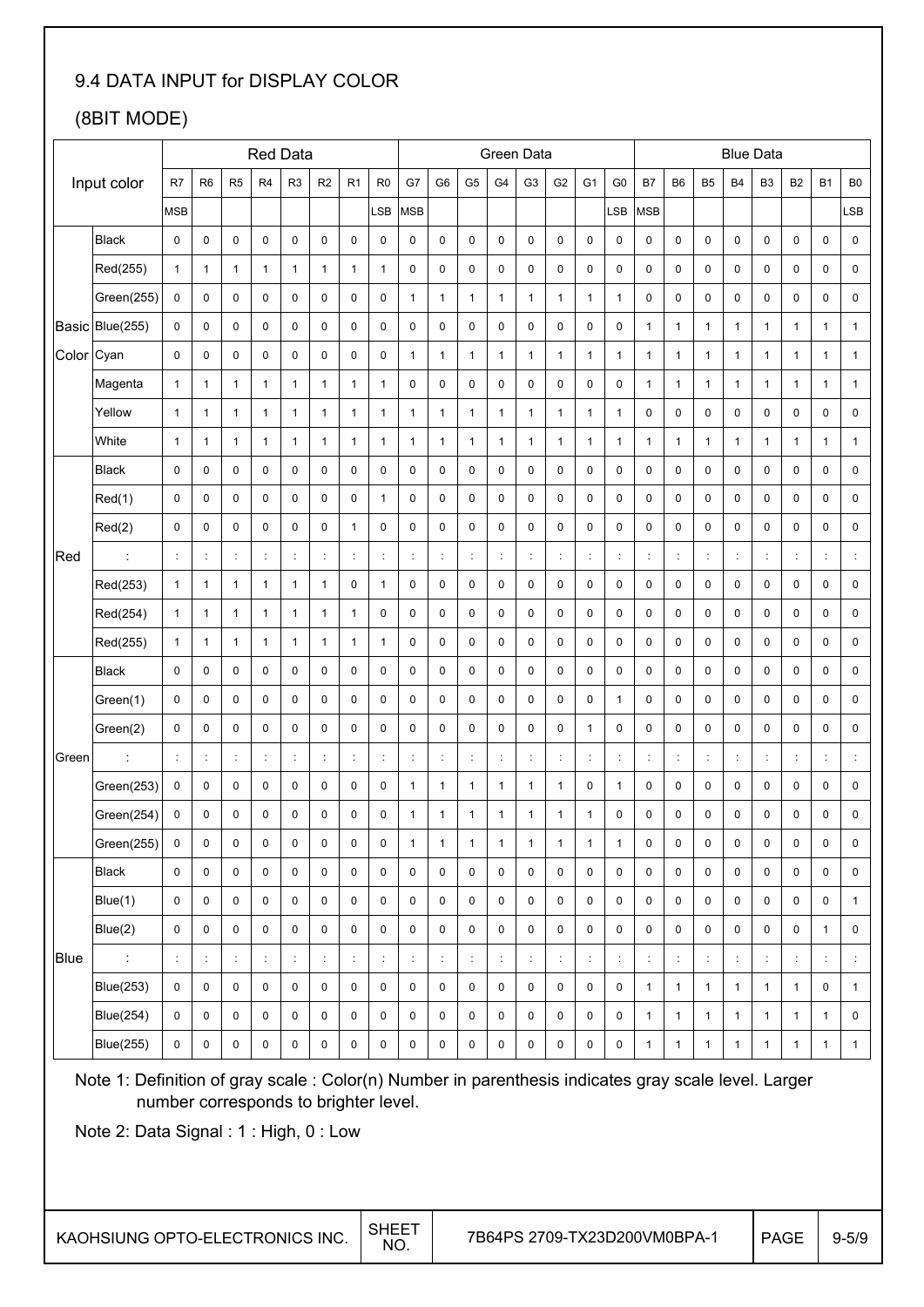### (6BIT MODE)

| Red Data |                      |                      |                      |                |                      |              |                      |                | Green Data           |                      |                     |                      |                      |                | <b>Blue Data</b>    |                      |                      |                      |                      |
|----------|----------------------|----------------------|----------------------|----------------|----------------------|--------------|----------------------|----------------|----------------------|----------------------|---------------------|----------------------|----------------------|----------------|---------------------|----------------------|----------------------|----------------------|----------------------|
|          | Input color          | R <sub>5</sub>       | R <sub>4</sub>       | R <sub>3</sub> | R <sub>2</sub>       | R1           | R <sub>0</sub>       | G <sub>5</sub> | G4                   | G <sub>3</sub>       | G <sub>2</sub>      | G <sub>1</sub>       | G <sub>0</sub>       | <b>B5</b>      | B <sub>4</sub>      | B <sub>3</sub>       | <b>B2</b>            | <b>B1</b>            | B <sub>0</sub>       |
|          |                      | <b>MSB</b>           |                      |                |                      |              | <b>LSB</b>           | <b>MSB</b>     |                      |                      |                     |                      | <b>LSB</b>           | <b>MSB</b>     |                     |                      |                      |                      | LSB                  |
|          | <b>Black</b>         | 0                    | 0                    | $\pmb{0}$      | $\pmb{0}$            | 0            | 0                    | 0              | $\mathbf 0$          | 0                    | 0                   | 0                    | 0                    | $\pmb{0}$      | 0                   | 0                    | $\pmb{0}$            | 0                    | $\pmb{0}$            |
|          | Red(63)              | $\mathbf{1}$         | $\mathbf{1}$         | $\mathbf{1}$   | 1                    | 1            | $\mathbf{1}$         | 0              | $\mathbf 0$          | $\mathbf 0$          | 0                   | 0                    | 0                    | 0              | 0                   | 0                    | $\pmb{0}$            | 0                    | $\pmb{0}$            |
|          | Green(63)            | 0                    | 0                    | 0              | 0                    | 0            | 0                    | $\mathbf{1}$   | 1                    | $\mathbf{1}$         | $\mathbf{1}$        | $\mathbf{1}$         | 1                    | 0              | 0                   | 0                    | 0                    | 0                    | 0                    |
| Basic    | Blue(63)             | $\pmb{0}$            | 0                    | $\pmb{0}$      | 0                    | 0            | 0                    | 0              | $\mathbf 0$          | $\mathbf 0$          | 0                   | 0                    | 0                    | $\mathbf{1}$   | 1                   | 1                    | $\mathbf{1}$         | 1                    | $\mathbf{1}$         |
| Color    | Cyan                 | 0                    | 0                    | $\mathbf 0$    | 0                    | 0            | 0                    | 1              | $\mathbf{1}$         | $\mathbf{1}$         | $\mathbf{1}$        | $\mathbf{1}$         | $\mathbf{1}$         | $\mathbf{1}$   | $\mathbf{1}$        | $\mathbf{1}$         | $\mathbf{1}$         | $\mathbf{1}$         | $\mathbf{1}$         |
|          | Magenta              | $\mathbf{1}$         | $\mathbf{1}$         | $\mathbf{1}$   | $\mathbf{1}$         | $\mathbf{1}$ | $\mathbf{1}$         | 0              | 0                    | 0                    | 0                   | 0                    | 0                    | $\mathbf{1}$   | 1                   | $\mathbf{1}$         | 1                    | $\mathbf{1}$         | $\mathbf{1}$         |
|          | Yellow               | $\mathbf{1}$         | $\mathbf{1}$         | $\mathbf{1}$   | 1                    | $\mathbf{1}$ | $\mathbf{1}$         | $\mathbf{1}$   | $\mathbf{1}$         | $\mathbf{1}$         | $\mathbf{1}$        | $\mathbf{1}$         | $\mathbf{1}$         | $\pmb{0}$      | 0                   | 0                    | $\pmb{0}$            | 0                    | $\pmb{0}$            |
|          | White                | $\mathbf{1}$         | $\mathbf{1}$         | $\mathbf{1}$   | $\mathbf{1}$         | $\mathbf{1}$ | $\mathbf{1}$         | $\mathbf{1}$   | $\mathbf{1}$         | $\mathbf{1}$         | $\mathbf{1}$        | $\mathbf{1}$         | $\mathbf{1}$         | $\mathbf{1}$   | $\mathbf{1}$        | $\mathbf{1}$         | $\mathbf{1}$         | $\mathbf{1}$         | $\mathbf{1}$         |
|          | <b>Black</b>         | 0                    | 0                    | $\pmb{0}$      | $\pmb{0}$            | 0            | $\pmb{0}$            | 0              | 0                    | 0                    | 0                   | 0                    | 0                    | 0              | 0                   | 0                    | $\pmb{0}$            | 0                    | $\pmb{0}$            |
|          | Red(1)               | 0                    | 0                    | $\pmb{0}$      | $\pmb{0}$            | 0            | $\mathbf{1}$         | 0              | $\pmb{0}$            | $\mathsf{O}\xspace$  | 0                   | 0                    | 0                    | $\pmb{0}$      | 0                   | 0                    | $\pmb{0}$            | 0                    | $\pmb{0}$            |
|          | Red(2)               | 0                    | 0                    | 0              | 0                    | $\mathbf{1}$ | 0                    | $\pmb{0}$      | $\mathsf 0$          | $\mathsf{O}\xspace$  | 0                   | $\mathsf 0$          | 0                    | 0              | 0                   | 0                    | $\pmb{0}$            | 0                    | $\mathsf 0$          |
| Red      |                      | $\ddot{\phantom{a}}$ | $\ddot{\phantom{a}}$ | Ì              | ċ                    | t            | t                    | $\ddot{\cdot}$ | $\ddot{\cdot}$       | $\ddot{\phantom{a}}$ | t                   | t,                   | $\ddot{\phantom{a}}$ | $\ddot{\cdot}$ | ÷                   | İ,                   | ÷                    | $\ddot{\cdot}$       | $\ddot{\phantom{a}}$ |
|          | Red(61)              | $\mathbf{1}$         | $\mathbf{1}$         | $\mathbf{1}$   | 1                    | 0            | $\mathbf{1}$         | 0              | 0                    | 0                    | 0                   | 0                    | 0                    | 0              | 0                   | 0                    | $\pmb{0}$            | 0                    | 0                    |
|          | Red(62)              | $\mathbf{1}$         | $\mathbf{1}$         | $\mathbf{1}$   | 1                    | $\mathbf{1}$ | 0                    | 0              | $\pmb{0}$            | 0                    | 0                   | 0                    | 0                    | 0              | 0                   | 0                    | $\pmb{0}$            | 0                    | $\pmb{0}$            |
|          | Red(63)              | $\mathbf{1}$         | $\mathbf{1}$         | $\mathbf{1}$   | $\mathbf{1}$         | 1            | 1                    | 0              | 0                    | 0                    | 0                   | 0                    | 0                    | 0              | 0                   | 0                    | $\pmb{0}$            | 0                    | 0                    |
|          | Black                | 0                    | 0                    | $\pmb{0}$      | 0                    | 0            | 0                    | 0              | $\pmb{0}$            | $\mathsf{O}\xspace$  | 0                   | 0                    | 0                    | $\pmb{0}$      | 0                   | 0                    | $\pmb{0}$            | 0                    | 0                    |
|          | Green(1)             | 0                    | 0                    | $\pmb{0}$      | 0                    | 0            | 0                    | 0              | 0                    | $\mathsf{O}\xspace$  | 0                   | 0                    | 1                    | $\pmb{0}$      | 0                   | 0                    | $\pmb{0}$            | 0                    | $\pmb{0}$            |
|          | Green(2)             | 0                    | 0                    | $\pmb{0}$      | 0                    | 0            | 0                    | 0              | $\mathbf 0$          | $\mathsf{O}\xspace$  | 0                   | $\mathbf{1}$         | 0                    | 0              | 0                   | 0                    | $\pmb{0}$            | 0                    | 0                    |
| Green    | $\ddot{\phantom{a}}$ | $\ddot{\phantom{a}}$ | $\ddot{\phantom{a}}$ | ÷              | ÷                    | ÷            | $\ddot{\phantom{a}}$ | ÷              | $\ddot{\cdot}$       | $\ddot{\phantom{a}}$ | ÷                   | ÷                    | $\ddot{\phantom{a}}$ | ÷              | ÷                   | $\ddot{\phantom{a}}$ | $\ddot{\phantom{a}}$ | ÷                    | $\ddot{\phantom{a}}$ |
|          | Green(61)            | 0                    | 0                    | $\pmb{0}$      | $\pmb{0}$            | 0            | 0                    | $\mathbf{1}$   | $\mathbf{1}$         | $\mathbf{1}$         | $\mathbf{1}$        | 0                    | $\mathbf{1}$         | $\pmb{0}$      | 0                   | 0                    | $\pmb{0}$            | 0                    | $\pmb{0}$            |
|          | Green(62)            | 0                    | 0                    | 0              | 0                    | 0            | 0                    | 1              | 1                    | $\mathbf{1}$         | $\mathbf{1}$        | 1                    | 0                    | 0              | 0                   | 0                    | 0                    | 0                    | 0                    |
|          | Green(63)            | 0                    | 0                    | $\pmb{0}$      | 0                    | 0            | $\mathsf 0$          | $\mathbf{1}$   | $\mathbf{1}$         | $\mathbf{1}$         | $\mathbf{1}$        | $\mathbf{1}$         | $\mathbf{1}$         | $\pmb{0}$      | 0                   | 0                    | $\pmb{0}$            | 0                    | 0                    |
|          | Black                | $\mathsf{O}\xspace$  | $\pmb{0}$            | $\mathsf 0$    | $\pmb{0}$            | $\pmb{0}$    | $\pmb{0}$            | $\pmb{0}$      | $\mathsf 0$          | $\mathsf{O}\xspace$  | $\mathsf{O}\xspace$ | $\mathsf{O}\xspace$  | 0                    | $\mathsf 0$    | $\mathsf{O}\xspace$ | $\mathsf{O}\xspace$  | $\mathbf 0$          | $\mathsf{O}\xspace$  | 0                    |
|          | Blue(1)              | $\pmb{0}$            | 0                    | 0              | 0                    | 0            | $\pmb{0}$            | 0              | $\mathsf 0$          | 0                    | $\mathsf 0$         | $\mathsf 0$          | 0                    | $\pmb{0}$      | 0                   | 0                    | $\pmb{0}$            | 0                    | $\mathbf{1}$         |
|          | Blue(2)              | $\pmb{0}$            | 0                    | $\pmb{0}$      | 0                    | 0            | $\pmb{0}$            | 0              | 0                    | $\pmb{0}$            | $\pmb{0}$           | 0                    | 0                    | 0              | 0                   | 0                    | $\pmb{0}$            | $\mathbf{1}$         | $\pmb{0}$            |
| Blue     | $\mathbb{Z}^+$       | $\ddot{\phantom{a}}$ | $\ddot{\phantom{a}}$ | ÷              | $\ddot{\phantom{a}}$ | ÷            | $\ddot{\phantom{a}}$ | $\ddot{\cdot}$ | $\ddot{\phantom{a}}$ | $\ddot{\phantom{a}}$ | ÷.                  | $\ddot{\phantom{a}}$ | $\ddot{\phantom{a}}$ | $\ddot{\cdot}$ | t,                  | İ,                   | $\ddot{\phantom{a}}$ | $\ddot{\phantom{a}}$ | $\ddot{\phantom{a}}$ |
|          | Blue(61)             | $\mathsf{O}\xspace$  | $\pmb{0}$            | 0              | 0                    | 0            | $\pmb{0}$            | 0              | $\mathsf 0$          | 0                    | 0                   | 0                    | 0                    | $\mathbf{1}$   | 1                   | $\mathbf{1}$         | $\mathbf{1}$         | 0                    | $\mathbf{1}$         |
|          | Blue(62)             | $\pmb{0}$            | 0                    | $\pmb{0}$      | 0                    | 0            | 0                    | 0              | $\mathsf 0$          | 0                    | $\pmb{0}$           | 0                    | 0                    | $\mathbf{1}$   | $\mathbf{1}$        | $\mathbf{1}$         | $\mathbf{1}$         | $\mathbf{1}$         | 0                    |
|          | Blue(63)             | $\pmb{0}$            | $\pmb{0}$            | $\pmb{0}$      | 0                    | $\pmb{0}$    | 0                    | 0              | 0                    | $\pmb{0}$            | $\pmb{0}$           | 0                    | 0                    | $\mathbf{1}$   | $\mathbf{1}$        | $\mathbf{1}$         | $\mathbf{1}$         | $\mathbf{1}$         | $\mathbf{1}$         |

Note 1: Definition of gray scale : Color(n) Number in parenthesis indicates gray scale level. Larger number corresponds to brighter level.

Note 2: Data Signal : 1 : High, 0 : Low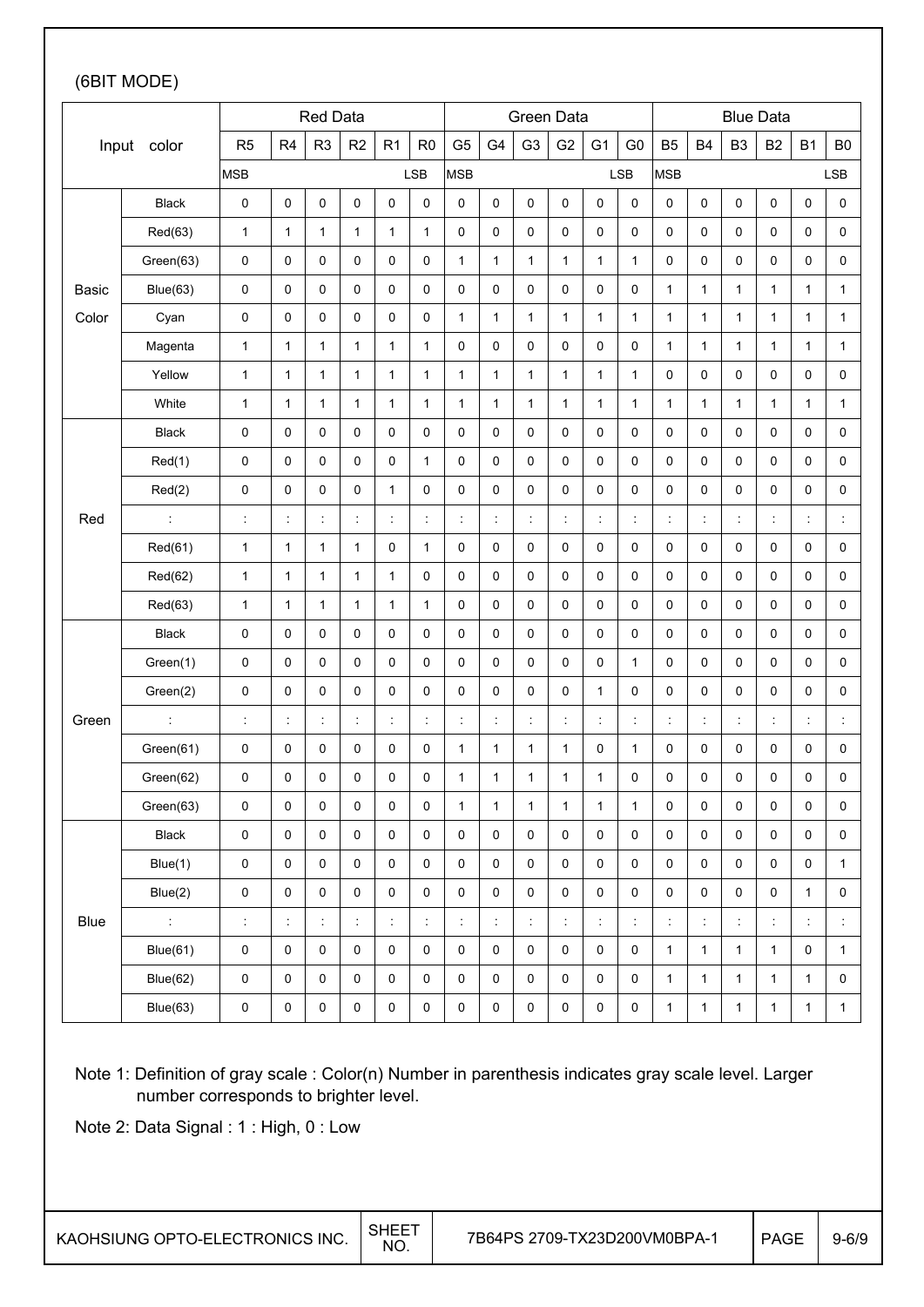## 9.5 INTERFACE TIMING

## (1) LVDS Receiver Timing

(Interface of TFT module)



RinX=(RinX+)-(RinX-) (X=0,1,2)

|             | <b>Item</b>       | Symbol                                | Min.                | Typ.                                |  | Max.                | Unit       |  |
|-------------|-------------------|---------------------------------------|---------------------|-------------------------------------|--|---------------------|------------|--|
| <b>DCLK</b> | <b>FREQUENCY</b>  | 1/tc                                  | 25.0                | 33.32<br>28.01                      |  | 35.0                | <b>MHz</b> |  |
|             | 0 data position   | $t_{\mathsf{RPO}}$                    | $1/7t_{CLK}$ -0.65  | $1/7$ <sup>*</sup> t <sub>CLK</sub> |  | $1/7t_{CLK} + 0.65$ |            |  |
|             | 1st data position | t <sub>RP1</sub>                      | $-0.65$             | 0                                   |  | $-0.65$             |            |  |
|             | 2nd data position | $t_{RP2}$                             | $6/7t_{CLK}$ -0.65  | $6/7$ <sup>*</sup> t <sub>CLK</sub> |  | $6/7t_{CLK} + 0.65$ |            |  |
| RinX        | 3rd data position | $t_{RP3}$                             | $5/7t_{CLK} - 0.65$ | $5/7$ <sup>*</sup> t <sub>CLK</sub> |  | $5/7t_{CLK} + 0.65$ | ns         |  |
| $(X=0,1,2)$ | 4th data position | $t_{\mathsf{RP4}}$                    | $4/7t_{CLK} - 0.65$ | $4/7$ <sup>*</sup> t <sub>CLK</sub> |  | $4/7t_{CLK}+0.65$   |            |  |
|             | 5th data position | $t_{RP5}$                             | $3/7t_{CLK}$ -0.65  | $3/7$ <sup>*</sup> t <sub>CLK</sub> |  | $3/7t_{CLK} + 0.65$ |            |  |
|             | 6th data position | $\mathsf{t}_{\mathsf{R}\mathsf{P} 6}$ | $2/7t_{CLK} - 0.65$ | $2/7$ <sup>*</sup> t <sub>CLK</sub> |  | $2/7t_{CLK} + 0.65$ |            |  |

Note 1: fv=50Hz

Note 2: fv=60Hz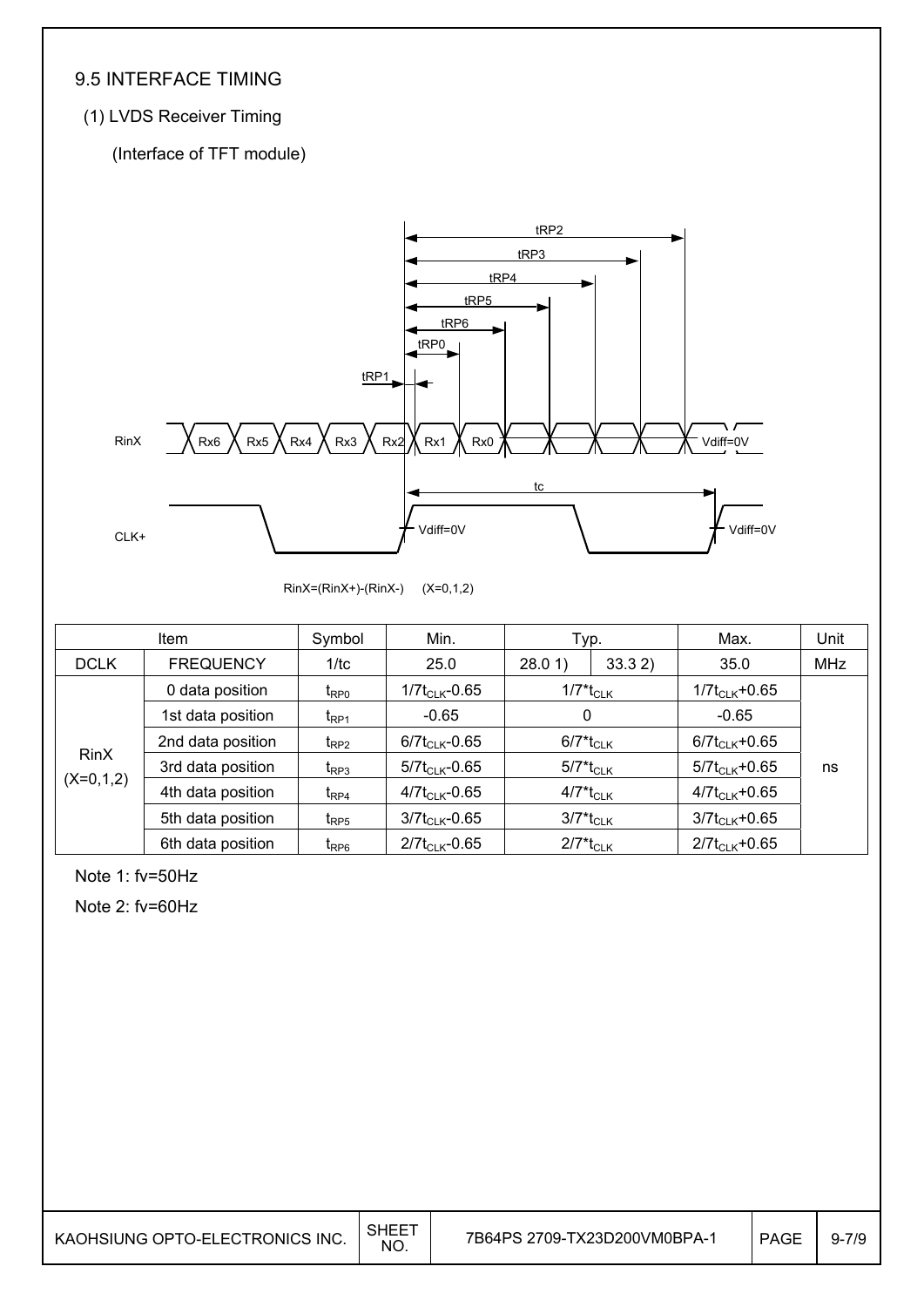| (2) Timing converter timing                               |
|-----------------------------------------------------------|
| (Input timing for transmitter)                            |
| $T_{V}$<br>$T_{VD}$<br>Data enable                        |
| $\mathsf{T}_\mathsf{H}$<br>T <sub>HD</sub><br>Data enable |
| $\ .\ $ --- $\ $<br><b>DCLK</b><br>$\underline{T_{C}}$    |
| <b>DATA</b><br><b>SIGNALS</b>                             |

The timings except mentioned above are referred to the specifications of your transmitter.

|             | Symbol                  | Min.                       | Typ. | Max. | Unit | Remarks        |  |
|-------------|-------------------------|----------------------------|------|------|------|----------------|--|
| <b>DCLK</b> | Cycle time              | $\mathsf{T}_{\mathsf{C}}$  | 28.6 | 30.0 | 40.0 | ns             |  |
|             | Duty                    | D                          | 0.45 | 0.5  | 0.55 |                |  |
|             | Horizontal period       | Tн                         | 845  | 1056 | 1500 | $T_{\rm C}$    |  |
|             | Horizontal width-Active | $\mathsf{T}_{\mathsf{HD}}$ | 800  | 800  | 800  | $T_{\rm C}$    |  |
| Data Enable | Vertical period         | $T_{\rm V}$                | 483  | 525  | 640  | $T_{\rm H}$    |  |
|             | Vertical width-Active   | $T_{VD}$                   | 480  | 480  | 480  | $T_{\rm H}$    |  |
|             | Frame frequency         | $f_{\vee}$                 | 42   | 60   | 75   | H <sub>Z</sub> |  |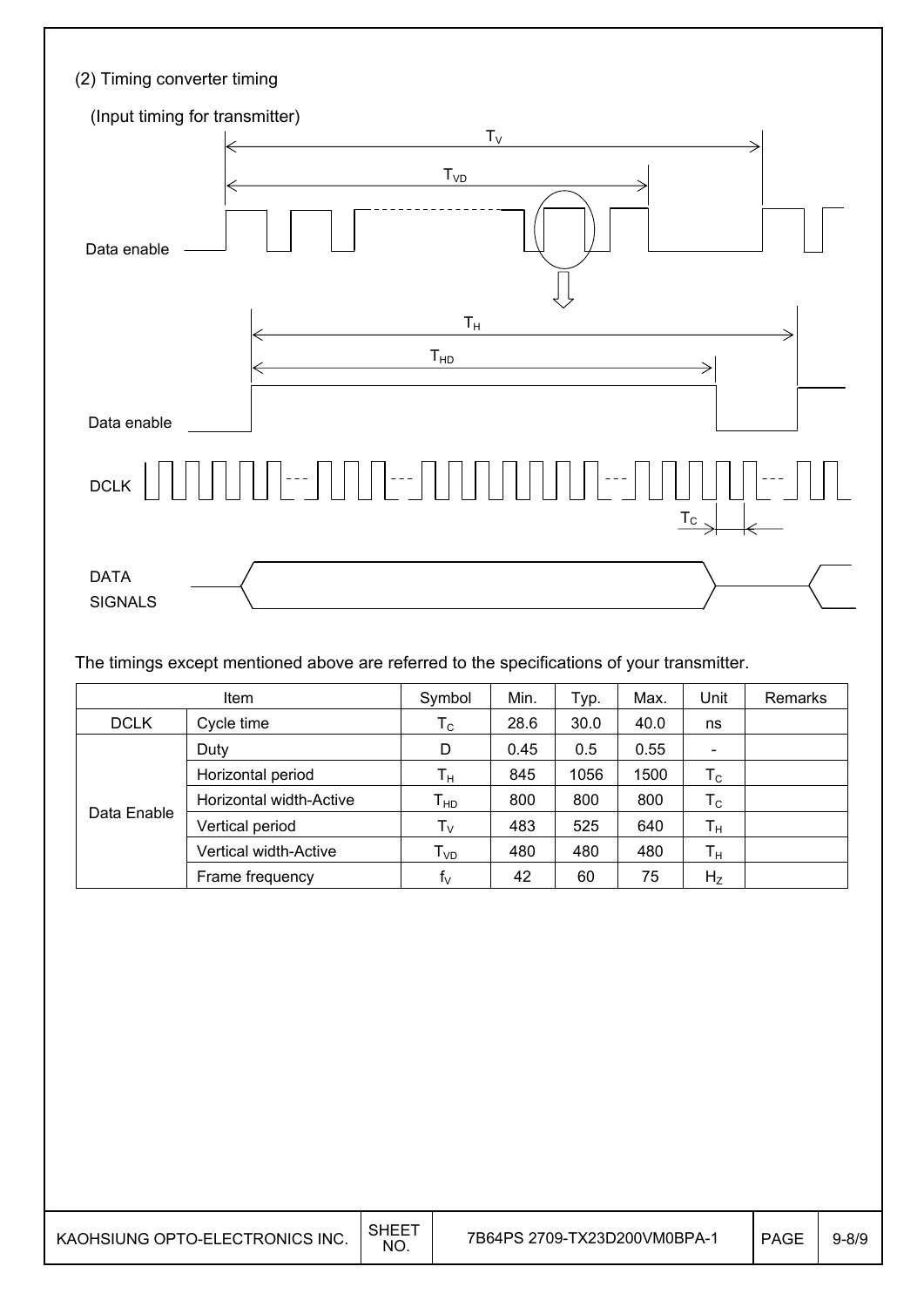#### (3) Timing between interface signal and power supply

Power Supply, Input Signal and Backlight Voltage should comply with the following sequence.



- Note 1: In order to prevent electronic parts from destruction caused by latch-up, please input signal after Power Supply Voltage ON. In addition, please turn off signals before power supply voltage OFF.
- Note 2: In order to prevent from function error due to residual charge, please reenter power supply voltage after time stipulated with t7.
- Note 3: Please turn on Backlight after signals fix and turn off before signals down, otherwise noise appears in the display. The noise cause no problem with display performance in case of timing sequence comply with the spec.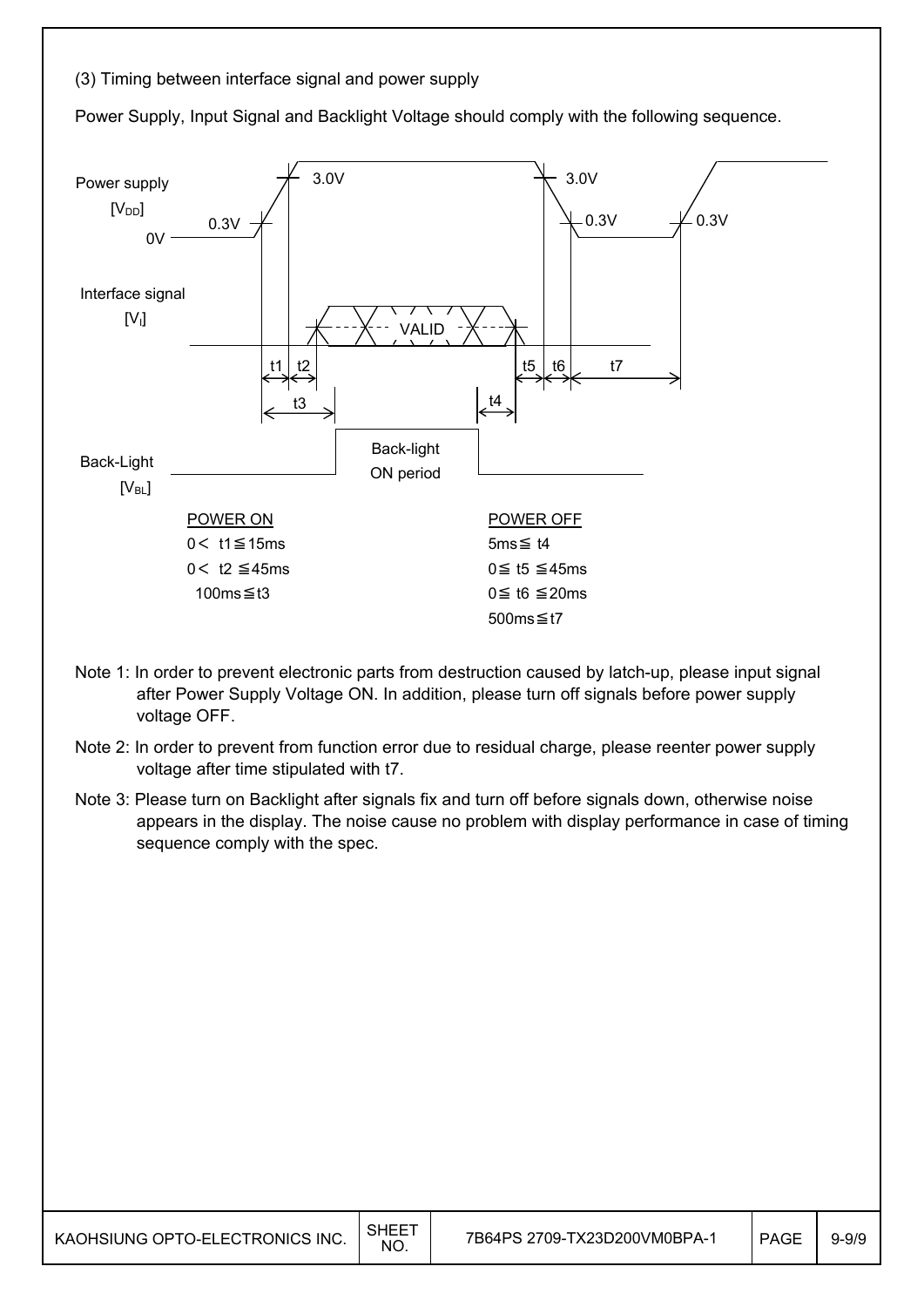## **10. OUTLINE DIMENSIONS** 10.1 FRONT VIEW

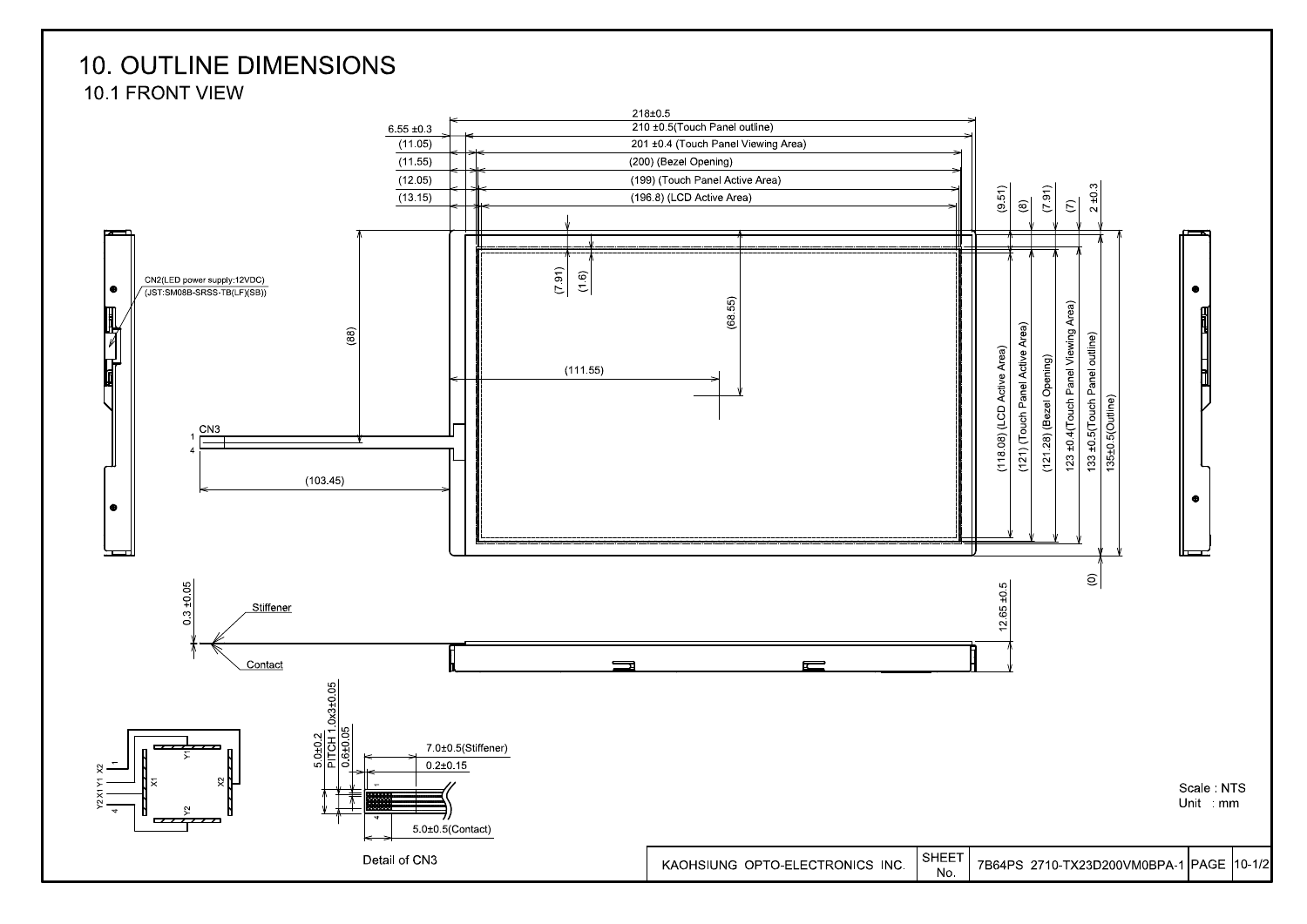10.2 REAR VIEW



Unit mm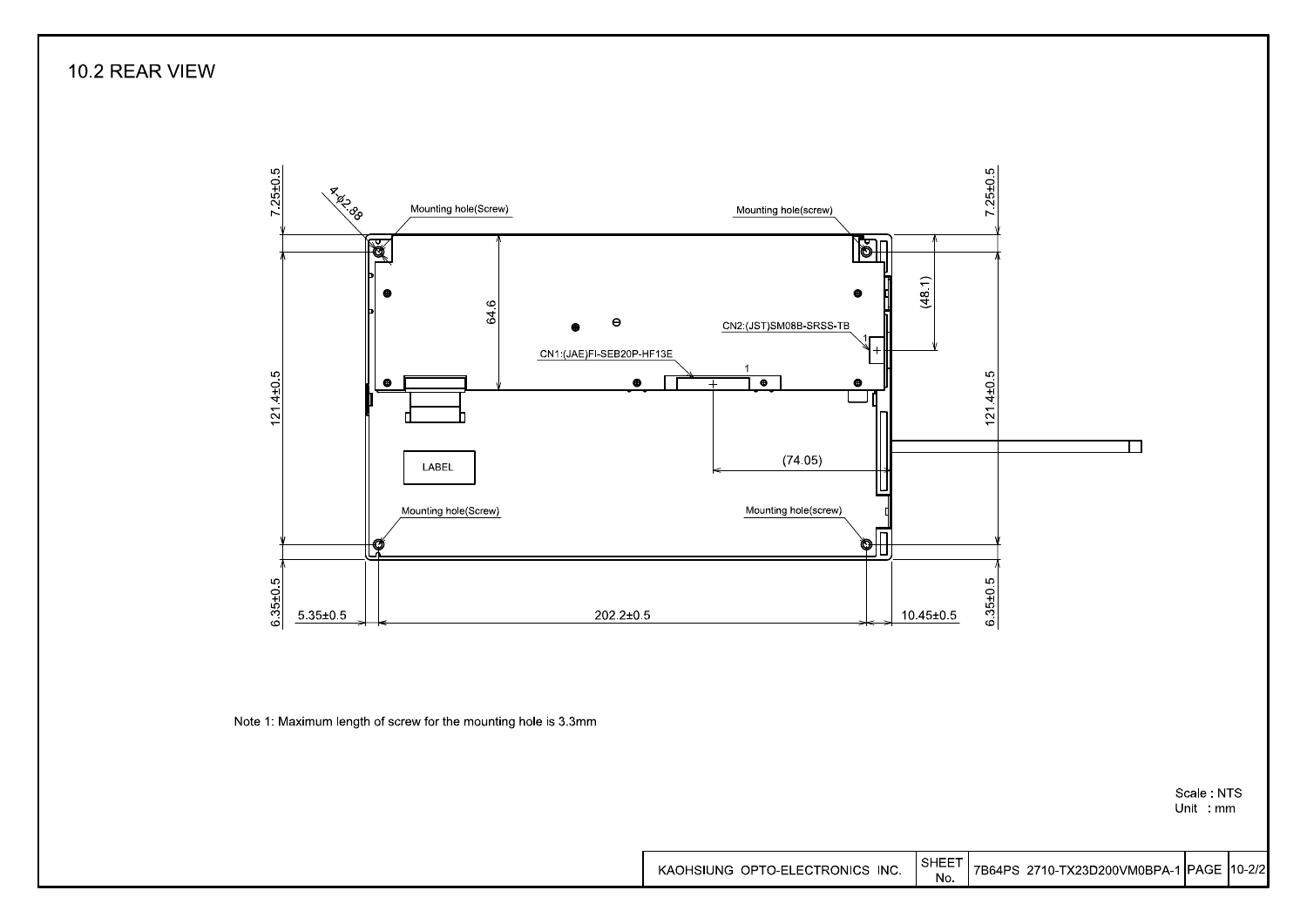## 11. TOUCH PANEL

The type of touch panel used on this display is resistive, analog, 4-wire and film on glass, and more characteristics are shown as below:

## 11.1 OPERATING CONDITIONS

| Item              | Specification | Remarks    |  |  |
|-------------------|---------------|------------|--|--|
| Operating Voltage | DC 5V         | DC 7V Max. |  |  |
| Operating Current | 20mA          | -          |  |  |

## 11.2 ELECTRICAL CHARACTERISTICS

| <b>Item</b>                  |         | Specification     | Remarks                  |  |
|------------------------------|---------|-------------------|--------------------------|--|
|                              | X- axis | 400~1220 $\Omega$ |                          |  |
| Circuit resistance           | Y-axis  | 190~600 $\Omega$  | ۰                        |  |
| <b>Insulation Resistance</b> | X-Y     | $>20M\Omega$      | At DC 25V                |  |
|                              |         | $\leq \pm 1.5\%$  |                          |  |
| Linearity                    |         | $\leq \pm 1.5\%$  | Note 1                   |  |
| Chattering                   |         | $\leq 10$ ms      | $\overline{\phantom{a}}$ |  |

Note 1: The test conditions and equipments of linearity are as below:

- Material of pen: poly-acetal resin
- End shape: R 0.8 mm
- Test force: 150 gf
- Pitch: 10 mm
- Test area is shown in Fig. 11.1



As shown in Fig. 11.2, applying voltage meter to measure Va, Vb and Vxm, where Va is the maximum voltage in the active area; Vb is the minimum voltage in the active area; Vxm is the measured voltage of point x selected by random. Afterwards, the linearity can be calculated by following equation:

$$
Linearity = \frac{|Vxi - Vxm|}{Va - Vb} \times 100\%,
$$

where Vxi is the idea voltage of point x.

The method to measure the linearity of Y-axis is the same as above.

| KAOHSIUNG OPTO-ELECTRONICS INC. | SHEE<br>NO. | 7B64PS 2711-TX23D200VM0BPA-1 | <b>PAGE</b> | $11 - 1/2$ |
|---------------------------------|-------------|------------------------------|-------------|------------|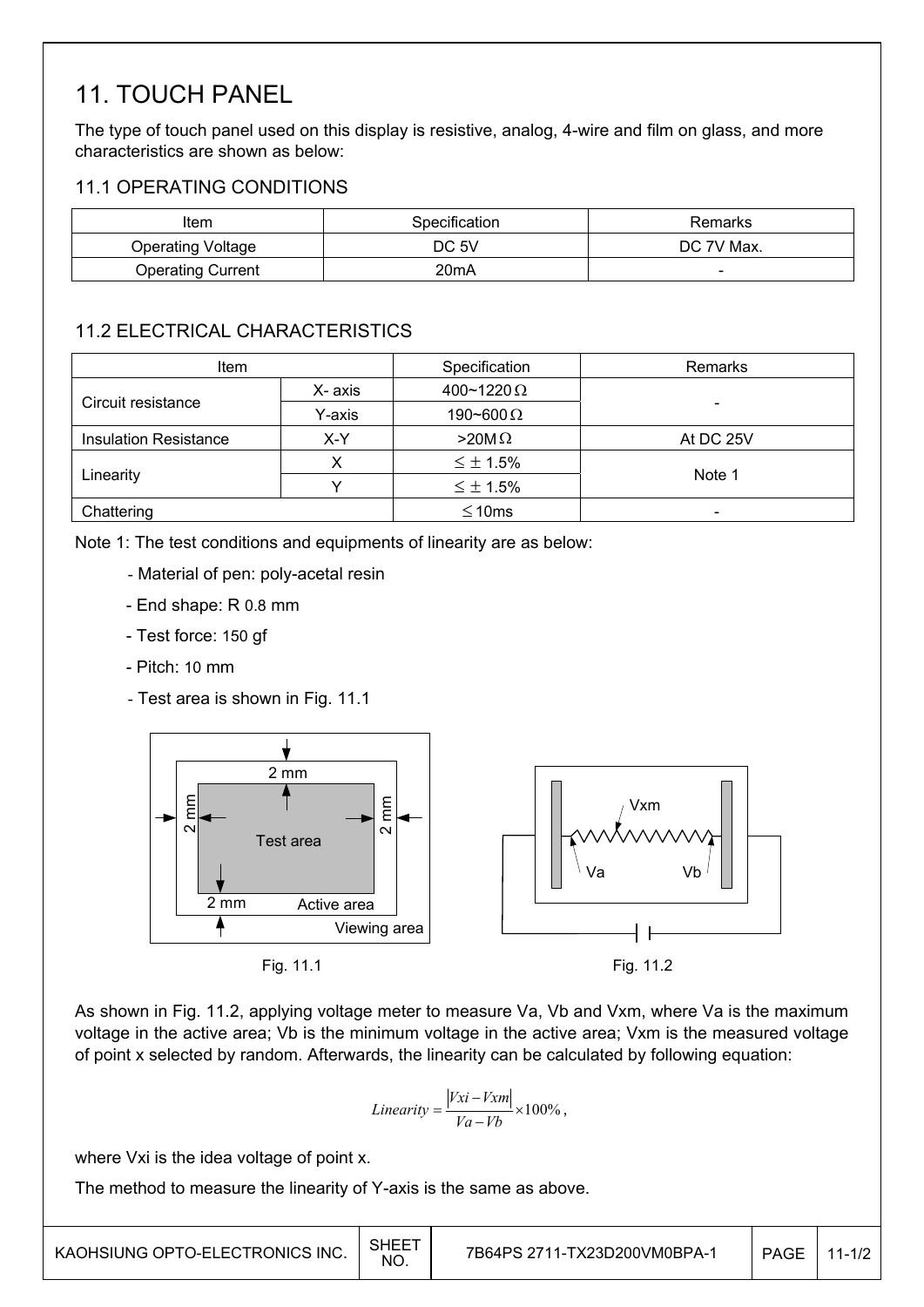### 11.3 MECHANICAL CHARACTERISTICS

| Item                    |        | Specification | Remarks            |
|-------------------------|--------|---------------|--------------------|
|                         | Finger | 1.2N Max      | End shape: R8.0 mm |
| Activation force        | Pen    | 1.2N Max      | End shape: R0.8 mm |
| <b>Surface Hardness</b> |        | 3H            | <b>JIS K 5400</b>  |

### 11.4 OPTICAL CHARACTERISTICS

| Item      |                  | ' iai NS |
|-----------|------------------|----------|
| ance<br>ш | ---<br>70,<br>7٥ |          |

#### 11.5 SAFETY AND ATTENTIONS

1) Do not put heavy shock or stress on the touch panel.

- 2) Please use soft cloth or absorbent cotton with ethanol to clean the touch panel by gently wiping. Moreover, please wipe it by horizontal or vertical direction instead of circling to prevent leaving scars on the touch panel's surface.
- 3) Do not use any harmful chemicals such as acetone, toluene, and isopropyl alcohol to clean the display's surface.
- 4) UV protection is recommended to avoid the possibility of performance degrading when touch panel is likely applied under UV environment for a long period of time.

| KAOHSIUNG OPTO-ELECTRONICS INC. | SHEE1<br>NO. | 7B64PS 2711-TX23D200VM0BPA-1 | PAGE | $11 - 2/2$ |
|---------------------------------|--------------|------------------------------|------|------------|
|---------------------------------|--------------|------------------------------|------|------------|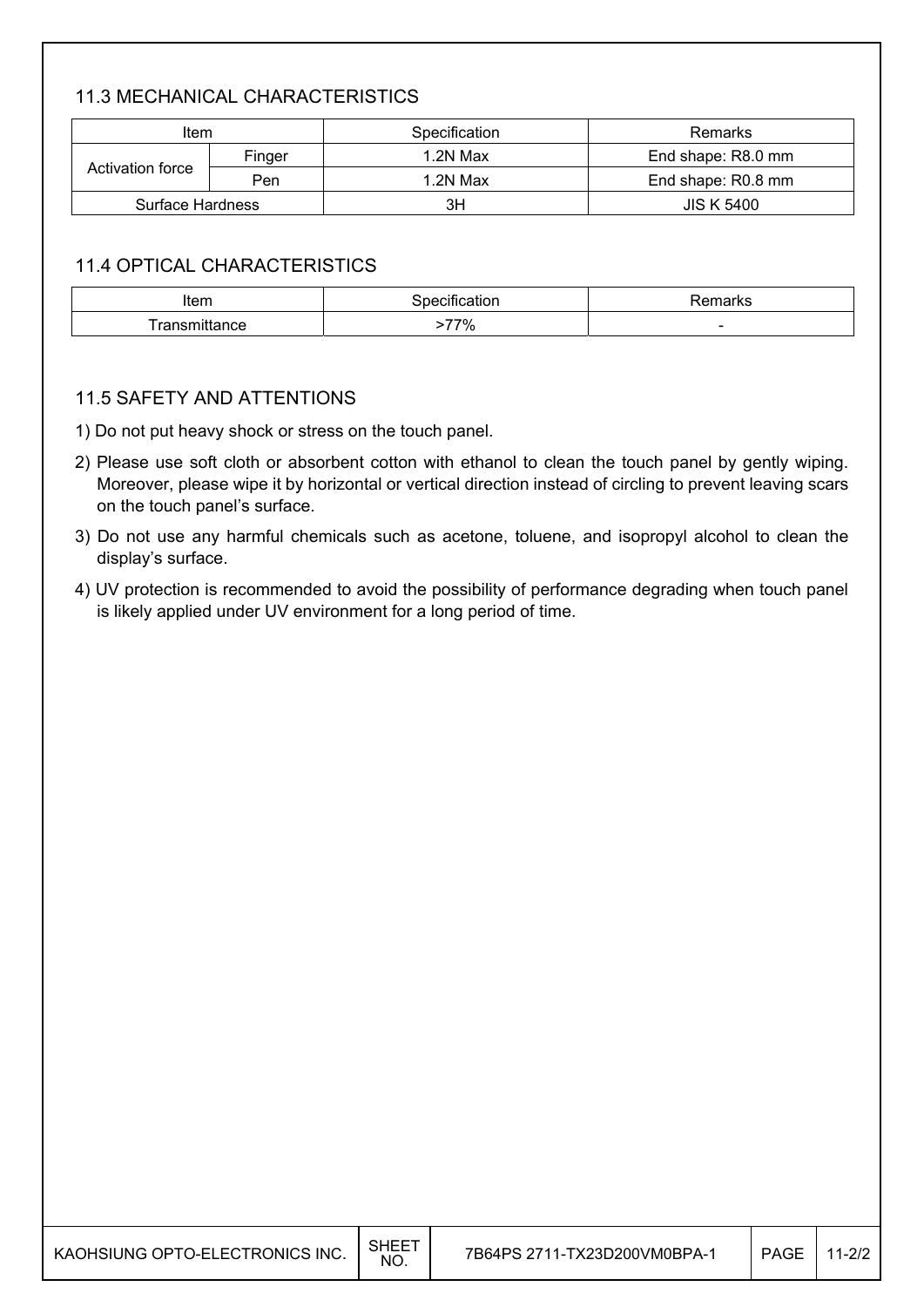## 12. APPEARANCE STANDARD

The appearance inspection is performed in a dark room around 1200 lx based on the conditions as below:

- The distance between inspector's eyes and display is 30 cm.
- The viewing zone is defined with angle  $\theta$  shown in Fig. 12.1 The inspection should be performed within 45 $^{\circ}$  when display is shut down. The inspection should be performed within 5 $^{\circ}$  when display is power on.



Fig. 11.1

### 12.1 THE DEFINITION OF LCD ZONE

LCD panel is divided into 3 areas as shown in Fig.12.2 for appearance specification in next section. A zone is the LCD active area (dot area); B zone is the area, which extended 1 mm out from LCD active area; C zone is the area between B zone and metal frame.

In terms of housing design, B zone is the recommended window area customers' housing should be located in.



Fig. 11.2

| KAOHSIUNG OPTO-ELECTRONICS INC. | SHEE<br><b>NO</b> | 7B64PS 2712-TX23D200VM0BPA-1 | <b>PAGE</b> | $12 - 1/4$ |
|---------------------------------|-------------------|------------------------------|-------------|------------|
|---------------------------------|-------------------|------------------------------|-------------|------------|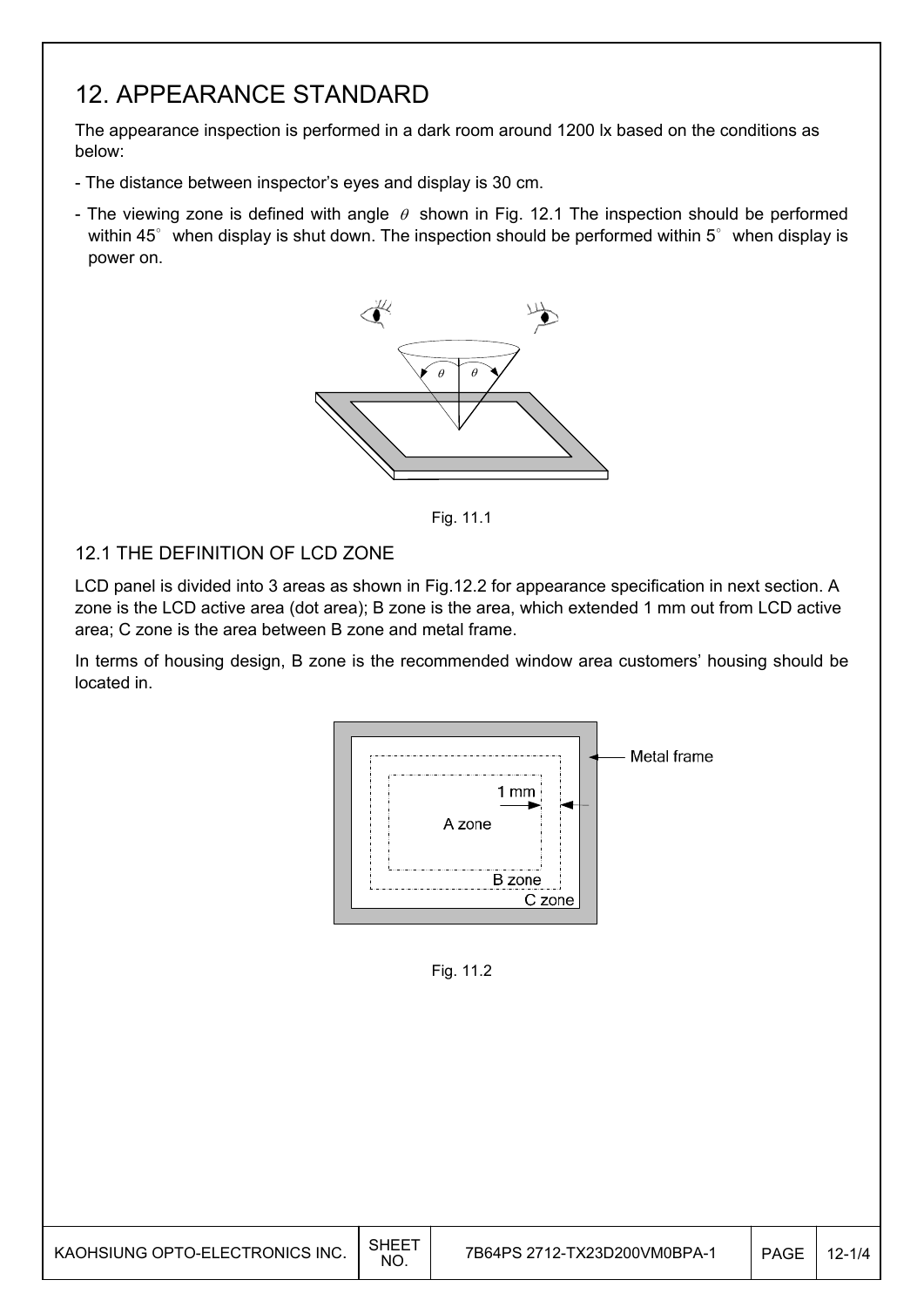## 12.2 LCD APPEARANCE SPECIFICATION

The specification as below is defined as the amount of unexpected phenomenon or material in different zones of LCD panel. The definitions of length, width and average diameter using in the table are shown in Fig. 12.3 and Fig. 12.4.

|                |                            |              |               | Max. acceptable |             |              |
|----------------|----------------------------|--------------|---------------|-----------------|-------------|--------------|
| No             | Item                       |              |               | number          | Unit        | Remarks      |
|                |                            |              |               | A-ZONE          |             |              |
|                |                            |              | 1-dot         | $\overline{2}$  | pcs         | Note 1,2,4   |
|                |                            | Sparkle      | 2-dots        | 1               | Units       | Note 1,2,5   |
|                |                            | mode         | 3-dots        | 0               |             |              |
|                |                            |              | Total         | $\overline{2}$  | Units       | Note 1,2     |
| 1              | Dot defect                 |              | 1-dot         | 3               | pcs         | Note 1,3,4   |
|                |                            | <b>Black</b> | 2-dots        | $\overline{2}$  | Units       | Note 1,3,5   |
|                |                            | mode         | 3-dots        | $\mathbf 0$     |             |              |
|                |                            |              | Total         | 3               | Units       | Note 1,3     |
|                |                            | Total        | Density       | 1               | Units/¢80mm | Note 1,2,3,6 |
|                |                            |              | Total         | 3               | Units       | Note 1       |
| $\overline{2}$ | Line defect                |              |               | Serious one is  |             |              |
| 3              | Uneven brightness          |              | not allowed   |                 |             |              |
|                | Stain inclusion            | $W \le 0.02$ | $L:$ Ignore   | Ignore          |             |              |
|                | Line shape                 | $W \le 0.03$ | $L \leq 2.0$  | 10              |             | Note 7       |
|                | $W:$ width (mm)            |              | L > 2.0       | $\overline{0}$  |             |              |
| 4              | $L:$ length (mm)           | $W \le 0.06$ | $L \leq 1.0$  | 10              | pcs         |              |
|                |                            |              | L > 1.0       | $\mathbf 0$     |             |              |
|                |                            | W > 0.06     |               | (See dot shape) |             |              |
|                | Stain inclusion            |              | $D \leq 0.22$ | Ignore          |             |              |
| 5              | Dot shape                  |              | $D \le 0.33$  | 5               | pcs         | Note 7       |
|                | D : ave. dia (mm)          |              | D > 0.33      | $\overline{0}$  |             |              |
|                | Scratch<br>polarizer<br>on | $W \le 0.01$ | $L:$ Ignore   | Ignore          |             |              |
|                | Line shape                 |              | $L \leq 40$   | 10              |             |              |
| 6              | W: width (mm)              | $W \le 0.02$ | L > 40        | $\mathbf 0$     | pcs         | Note 8       |
|                | $L:$ length (mm)           |              | $L \leq 20$   | 10              |             |              |
|                |                            | $W \le 0.04$ | L > 20        | $\overline{0}$  |             |              |
|                | Scratch on polarizer       |              | $D \leq 0.2$  | Ignore          |             |              |
| 7              | Dot shape                  |              | $D \leq 0.4$  | 10              | pcs         | Note 8       |
|                | _ D : ave. dia (mm)_       |              | D > 0.4       | 0               |             |              |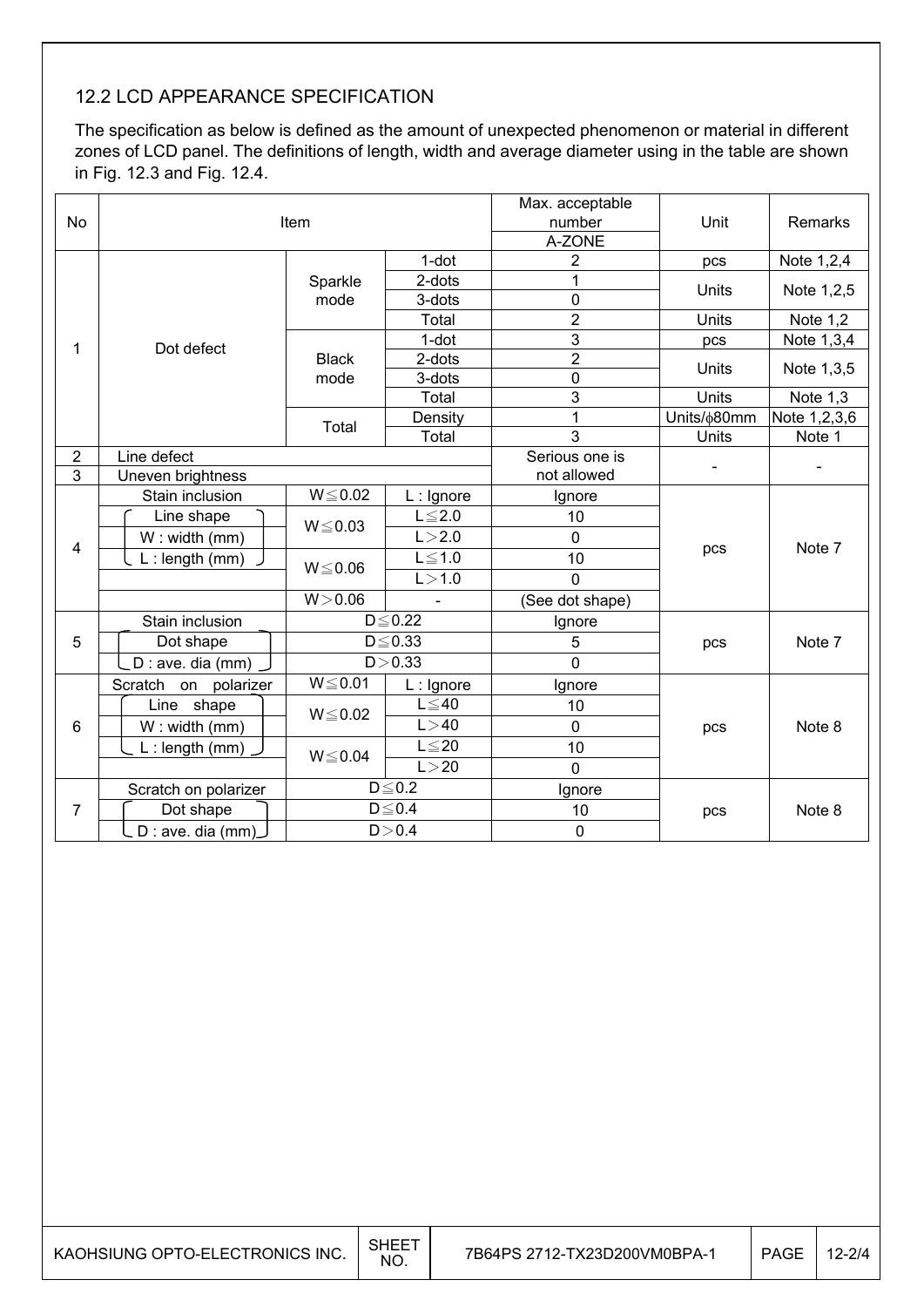#### Non-operating inspection No ITEM **Max.** acceptable number Unit Remarks **No. 1998** 8 Bubbles, peeling In polarizer  $[$  D:ave.dia(mm)  $]$  $D \leq 0.3$  | Ignore pcs Note 8  $D \le 0.5$  10  $D \leq 1.0$  5  $D > 1.0$  0 9 Wrinkles on polarizer Serious one is  $\begin{array}{c|c}\n\hline\n\text{not allowed}\n\end{array}$





Average diameter  $=$ 2

### Fig 12.3

Fig 12.4

Note 1: Dot defect : defect area > 1/2 dot

Note 2: Sparkle mode : brightness of dot is more than 30% at black raster.

Note 3: Black mode : brightness of dot is less than 70% at white raster.

Note 4: 1 dot : defect dot is isolated, not attached to other defect dot.

Note 5: N dots : N defect dots are consecutive. (N means the number of defects dots)

Note 6: Density : number of defect dots inside 20mm  $\phi$ .

Note 7: Those stains which can be wiped out easily are acceptable.

Note 8: Polarizer area inside of B-zone is not applied.

| KAOHSIUNG OPTO-ELECTRONICS INC. | SHEE1<br><b>NO</b> | 7B64PS 2712-TX23D200VM0BPA-1 | <b>PAGE</b> | $12 - 3/4$ |
|---------------------------------|--------------------|------------------------------|-------------|------------|
|---------------------------------|--------------------|------------------------------|-------------|------------|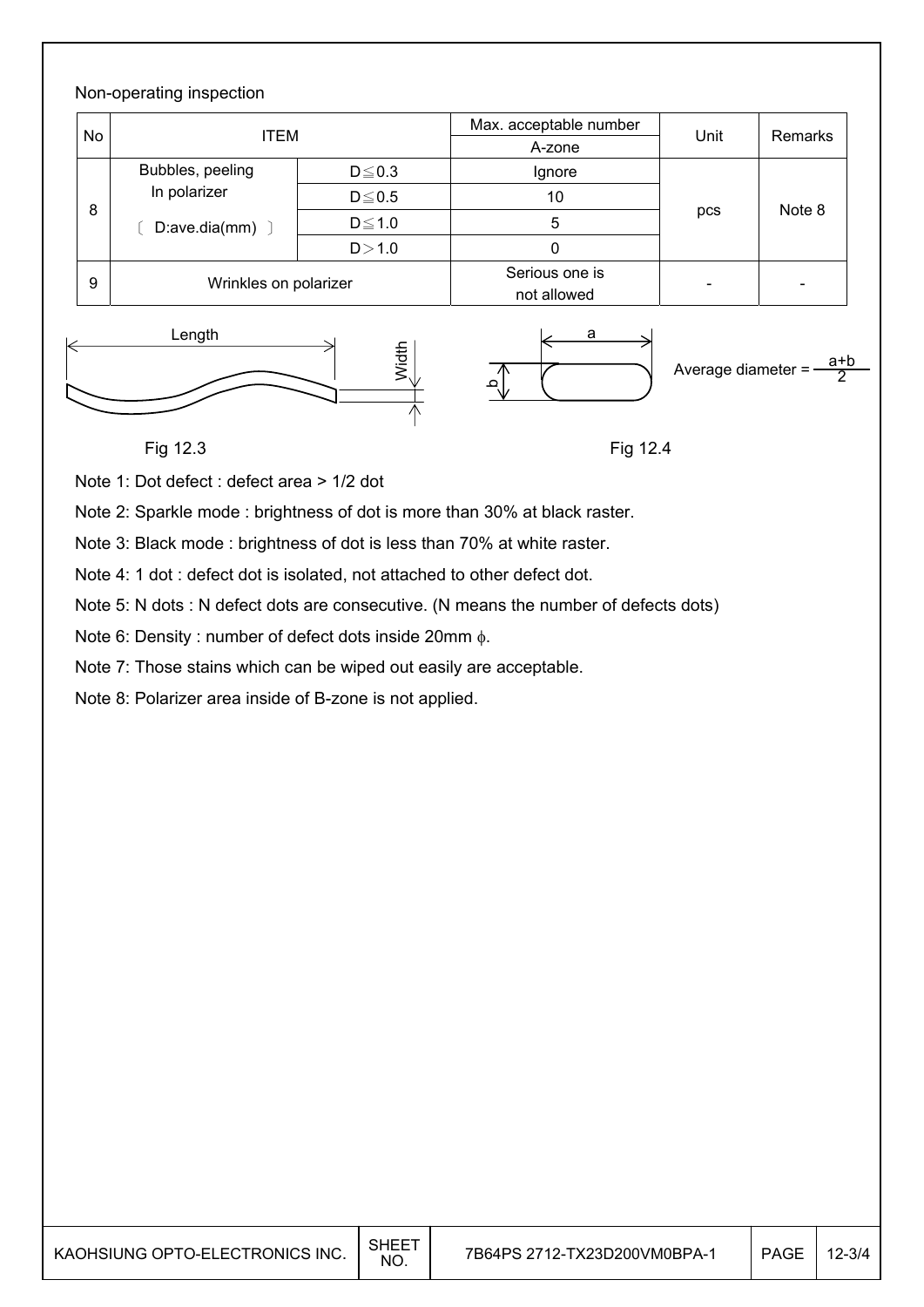## 12.3 TOUCH PANEL APPEARANCE SPECIFICATION

The specification as below is defined by the amount of unexpected material in different zones of touch panel.

| Item                     |                       | Applied zone      |              |                 |      |
|--------------------------|-----------------------|-------------------|--------------|-----------------|------|
|                          | Width (mm)            |                   | Length (mm)  | Maximum number  |      |
| Scratches                | W > 0.1               |                   | $L \ge 10$   | Not allowed     |      |
|                          | $0.10 > W \ge 0.05$   |                   | L < 10       | 4 pcs max.      | A, B |
|                          | $0.05 \geq W$         |                   | $L<$ 10      | Ignored         |      |
|                          |                       | Filamentous       | (Line shape) |                 |      |
|                          | Width (mm)            |                   | Length (mm)  | Maximum number  |      |
|                          | W > 0.10              |                   |              | Dust (circular) | A, B |
|                          | $0.10 \ge W > 0.05$   | 3< L              |              | Not allowed     |      |
| <b>Foreign Materials</b> | $0.05 \geq W$         |                   | $L \leq 3$   | Ignored         |      |
|                          |                       | Round (Dot shape) |              |                 |      |
|                          | Average diameter (mm) |                   |              | Maximum number  | A, B |
| D > 0.3                  |                       |                   |              | Not allowed     |      |
|                          | $0.3 \ge D > 0.2$     |                   | 3 pcs max.   |                 | B    |
|                          | $D \leq 0.2$          |                   |              | Ignored         | A, B |

The limitation of glass flaw occurred on touch panel is defined in the table as below.

| Item             | Specifications |                                                          |  |  |
|------------------|----------------|----------------------------------------------------------|--|--|
| Edge flaw        |                | $X \leq 5.0$ mm<br>$Y \leq 1.0$ mm<br>$Z \leq$ Thickness |  |  |
| Corner flaw      |                | $X \leq 3.0$ mm<br>$Y \leq 3.0$ mm<br>$Z \leq$ Thickness |  |  |
| Progressive flaw |                | Not allowed                                              |  |  |

| KAOHSIUNG OPTO-ELECTRONICS INC. | <b>NO</b> | 7B64PS 2712-TX23D200VM0BPA-1 | PAGE |  |
|---------------------------------|-----------|------------------------------|------|--|
|---------------------------------|-----------|------------------------------|------|--|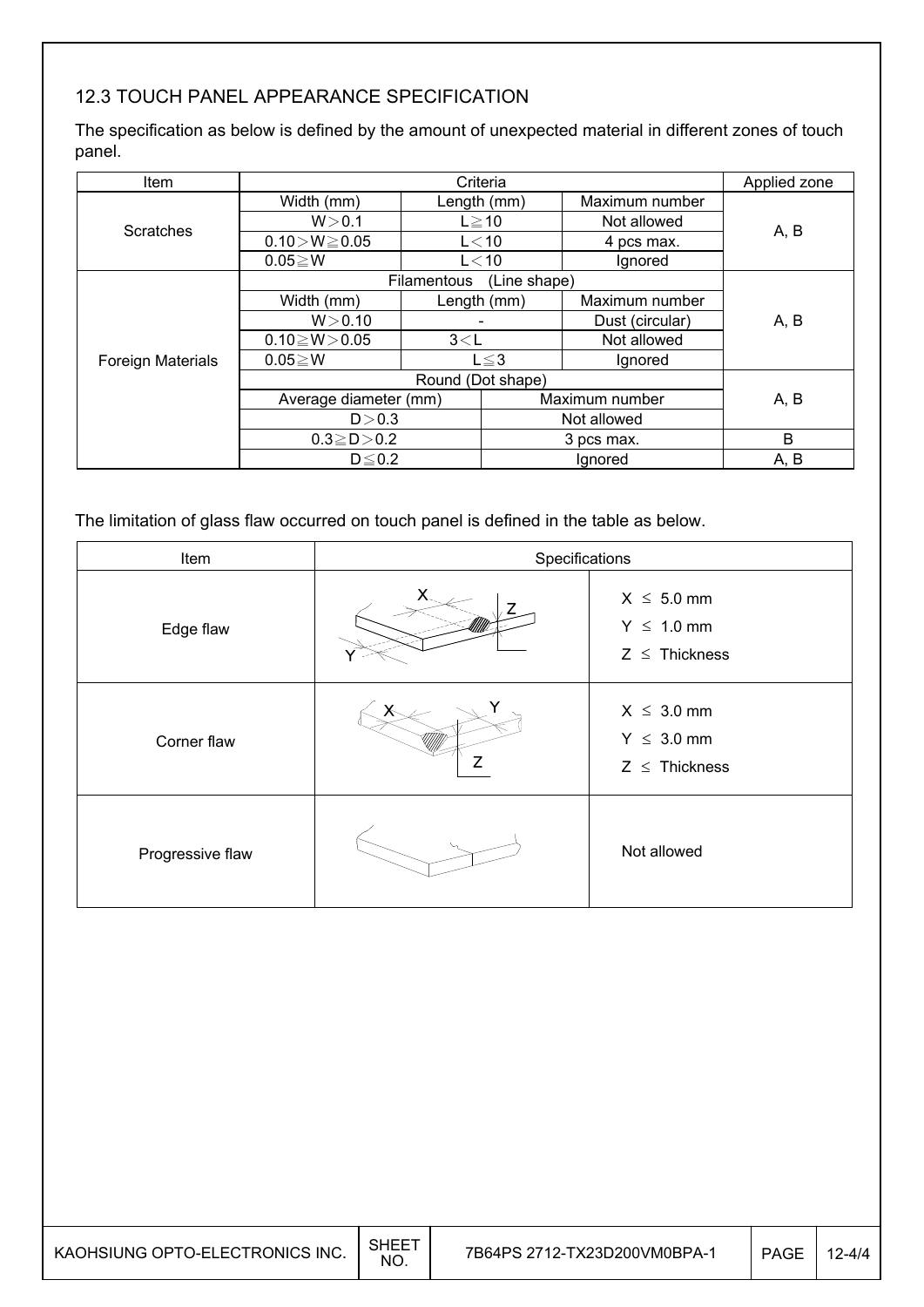## 13. PRECAUTIONS

## 13.1 PRECAUTIONS OF TOUCH PANEL

- 1) Please refer to Fig. 13.1 for housing the display with touch panel into applications. The Fig. 13.1 shows some points as below:
- The cushion needs to be designed between housing and touch panel in order to avoid unexpected pressure to cause any wrong reactions, and the cushion should be located in the cushion area.
- The housing should not cover the active area of touch panel as the figure shown.



Fig. 13.1

#### 13.2 PRECAUTIONS OF ESD

- 1) Before handling the display, please ensure your body has been connected to ground to avoid any damages by ESD. Also, do not touch display's interface directly when assembling.
- 2) Please remove the protection film very slowly before turning on the display to avoid generating ESD.

#### 13.3 PRECAUTIONS OF HANDLING

- 1) In order to keep the appearance of display in good condition, please do not rub any surfaces of the displays by using sharp tools harder than 3H, especially touch panel, metal frame and polarizer.
- 2) Please do not stack the displays as this may damage the surface. In order to avoid any injuries, please avoid touching the edge of the glass or metal frame and wore gloves during handling.
- 3) Touching the polarizer or terminal pins with bare hand should be avoided to prevent staining and poor electrical contact.
- 4) Do not use any harmful chemicals such as acetone, toluene, and isopropyl alcohol to clean display's surfaces.
- 5) Please use soft cloth or absorbent cotton with ethanol to clean the display by gently wiping. Moreover, when wiping the display, please wipe it by horizontal or vertical direction instead of circling to prevent leaving scars on the display's surface, especially polarizer.
- 6) Please wipe any unknown liquids immediately such as saliva, water or dew on the display to avoid color fading or any permanent damages.
- 7) Maximum pressure to the surface of the display must be less than  $1.96 \times 10^4$  Pa. If the area of applied pressure is less than  $1 \text{ cm}^2$ , the maximum pressure must be less than 1.96N.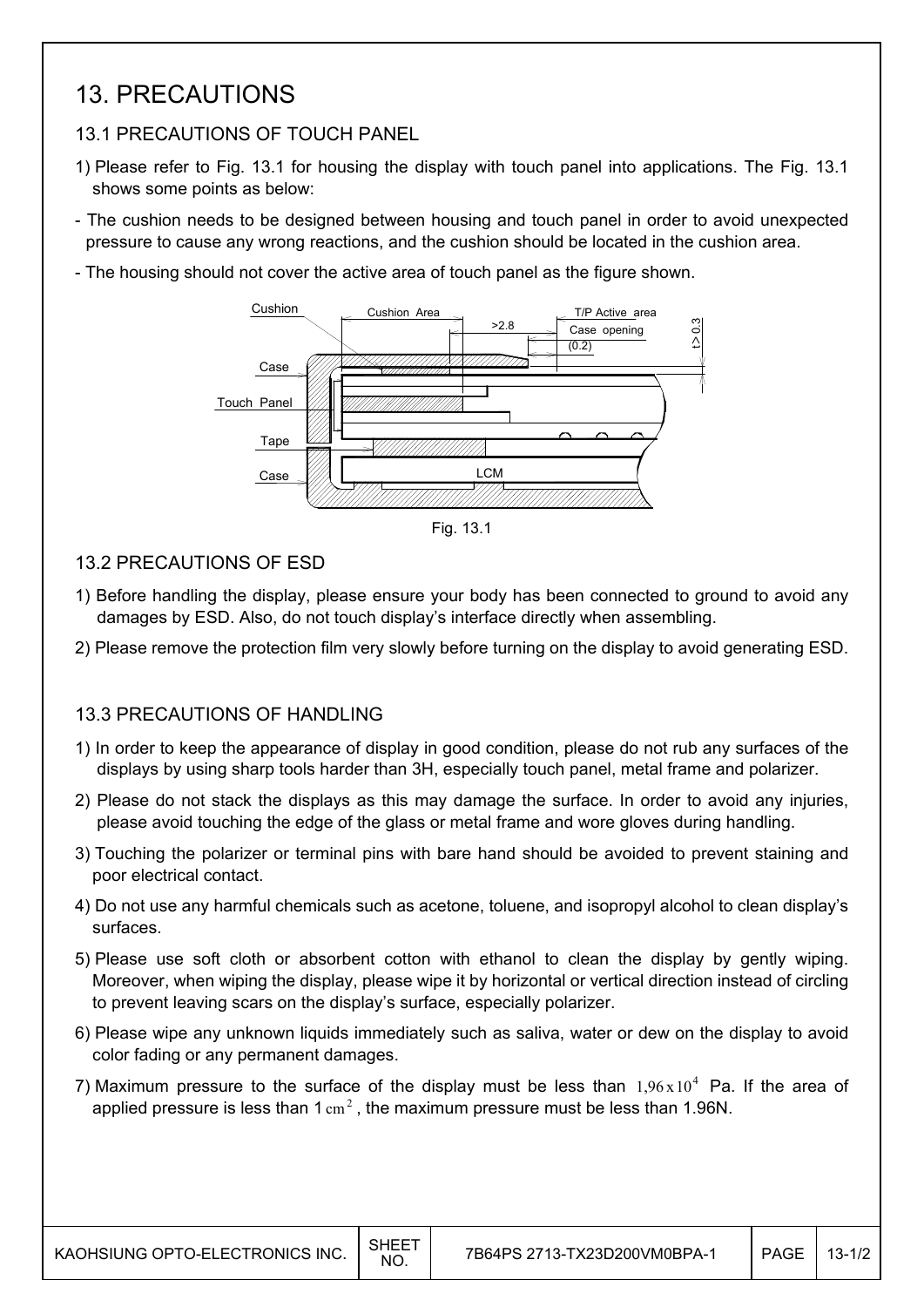### 13.4 PRECAUTIONS OF STORAGE

If the displays are going to be stored for years, please be aware the following notices.

- 1) Please store the displays in a dark room to avoid any damages from sunlight and other sources of UV light.
- 2) The recommended long term storage temperature is between 10  $C^{\circ}$  ~35  $C^{\circ}$  and 55%~75% humidity to avoid causing bubbles between polarizer and LCD glasses, and polarizer peeling from LCD glasses.
- 3) It would be better to keep the displays in the container, which is shipped from KOE, and do not unpack it.
- 4) Please do not stick any labels on the display surface for a long time, especially on the polarizer.

| KAOHSIUNG OPTO-ELECTRONICS INC. | <b>SHEET</b><br>NO. | 7B64PS 2713-TX23D200VM0BPA-1 | <b>PAGE</b> | $13 - 2/2$ |
|---------------------------------|---------------------|------------------------------|-------------|------------|